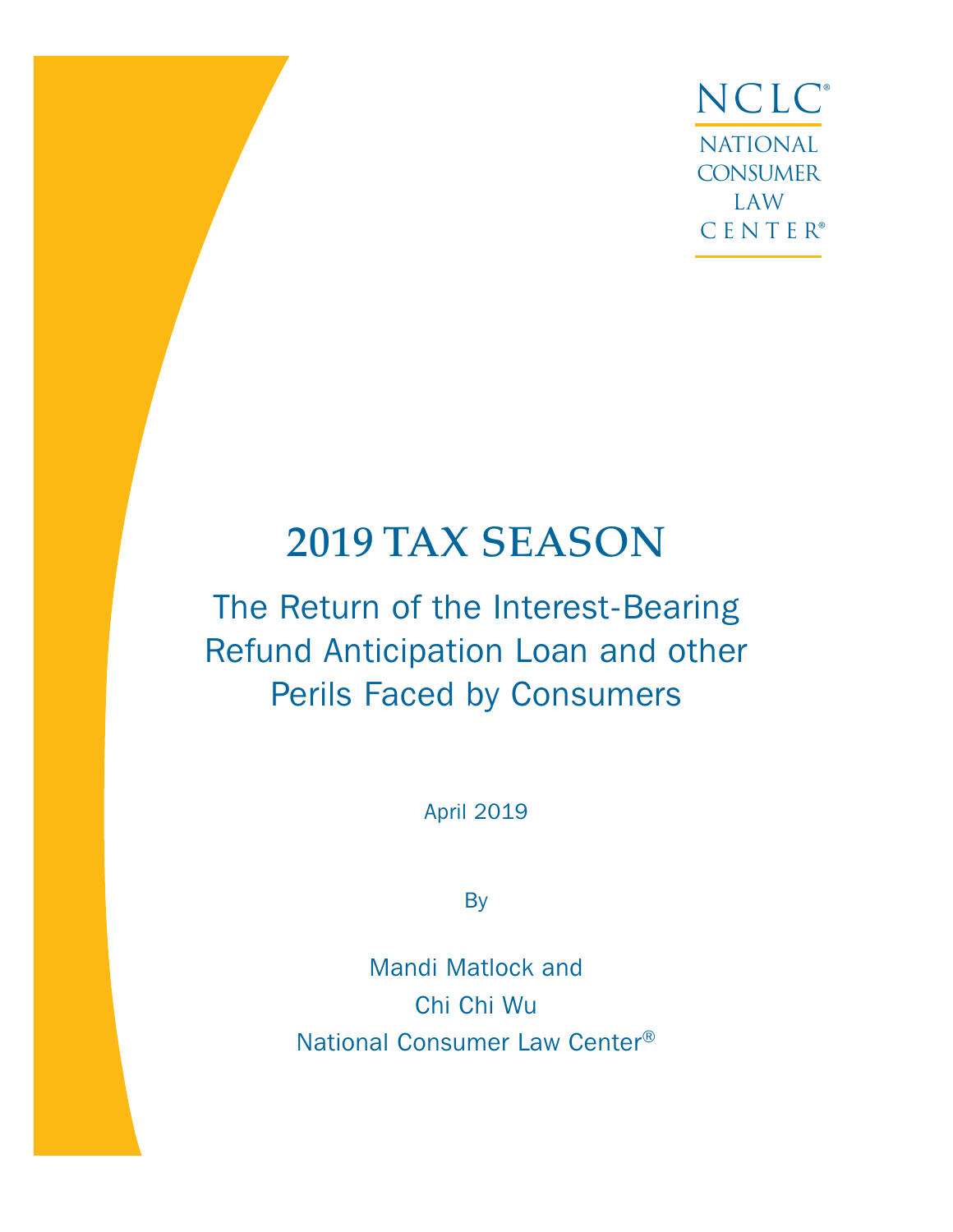© Copyright 2019, National Consumer Law Center, Inc. All rights reserved.

#### ABOUT THE AUTHORS

**Mandi Matlock** is Of Counsel to the National Consumer Law Center where she focuses on issues at the intersection of consumer law and tax administration. She is a contributing author and editor of the American Bar Association's tax practice treatise *Effectively Representing Your Client Before the IRS.*  Matlock is the founder and former Director of the Low-Income Taxpayer Clinic at Texas RioGrande Legal Aid, where she represents low-income taxpayers engaged in federal tax controversies at all administrative levels of the Internal Revenue Service and in various federal courts, including the United States Tax Court.

**Chi Chi Wu** is a staff attorney at the National Consumer Law Center. She is an expert on consumer credit issues, including tax-time financial products (refund anticipation loans and checks), credit reporting, credit cards, and medical debt. Since 2002, Wu has authored annual reports on tax-time financial products issued by NCLC and the Consumer Federation of America. She is co-author of the legal manuals *[Fair Credit Reporting Act](https://library.nclc.org/FCR/subscribe)* and *[Collection Actions](https://library.nclc.org/CA/subscribe)*, and a contributing author to *[Consumer](https://library.nclc.org/CCR/subscribe)  [Credit Regulation](https://library.nclc.org/CCR/subscribe)* and *[Truth in Lending](https://library.nclc.org/TIL/subscribe)*. Wu frequently serves as a resource for policymakers and the media on consumer credit issues. Previously, Wu worked in the Consumer Protection Division at the Massachusetts Attorney General's office and the Asian Outreach Unit of Greater Boston Legal Services.

#### ACKNOWLEDGEMENTS

The authors would like to thank NCLC colleagues Carolyn Carter and Jan Kruse for review and to Julie Gallagher for production assistance. This research was funded by the Annie E. Casey Foundation and the Kellogg Foundation. We thank these Foundations for their support but acknowledge that the findings and conclusions presented in this report are those of the authors alone, and do not necessarily reflect the opinions of the Foundations.

NCLC® NATIONAL **CONSUMER** LAW CENTER®

### ABOUT THE NATIONAL CONSUMER LAW CENTER

Since 1969, the nonprofit National Consumer Law Center® (NCLC®) has used its expertise in consumer law and energy policy to work for consumer justice and economic security for low income and other disadvantaged people, including older adults, in the United States. NCLC's expertise includes policy analysis and advocacy; consumer law and energy publications; litigation; expert witness services, and training and advice for advocates. NCLC works with nonprofit and legal services organizations, private attorneys, policymakers, and federal and state government and courts across the nation to stop exploitive practices, help financially stressed families build and retain wealth, and advance economic fairness.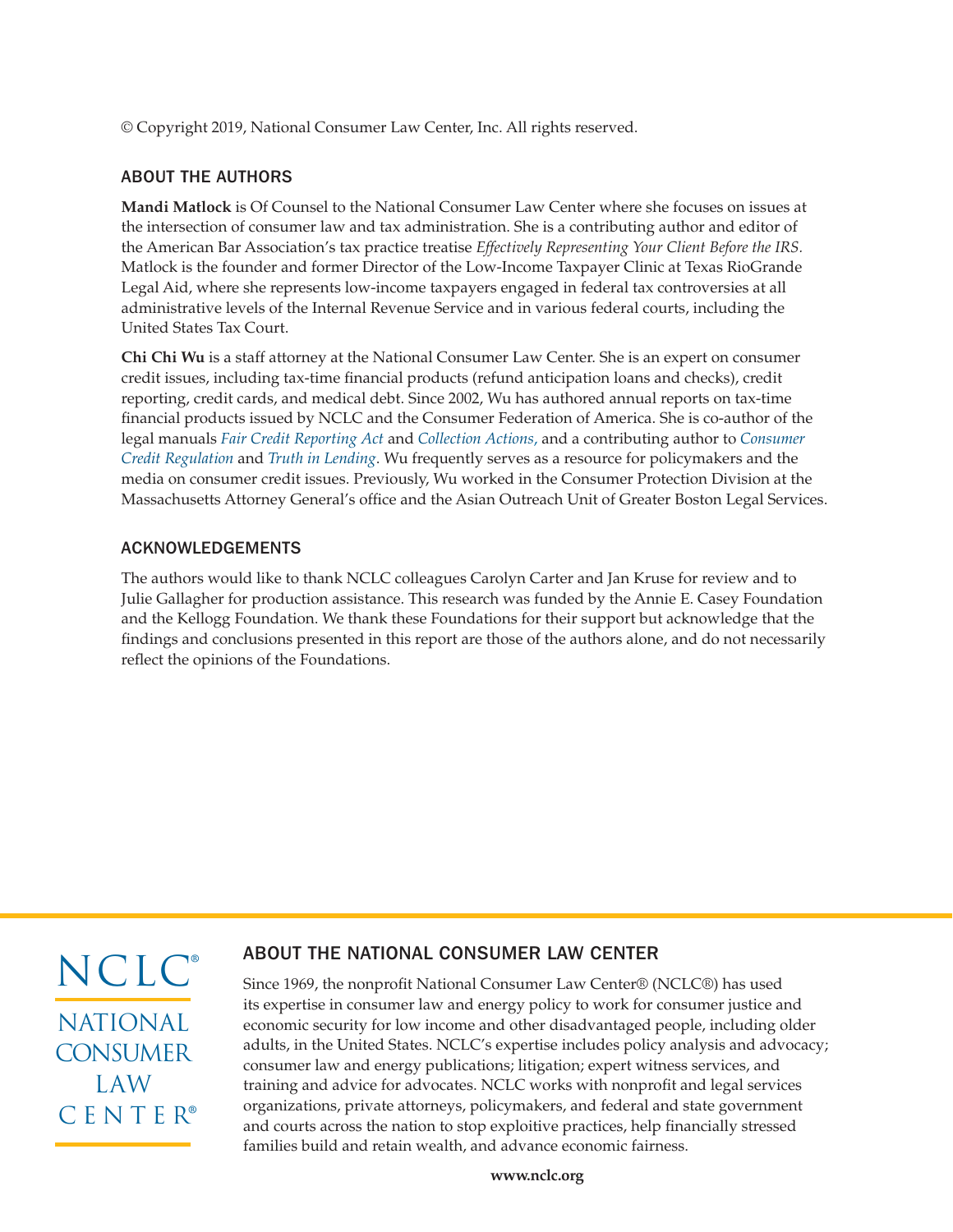## TABLE OF CONTENTS

| B. Tax Preparation Fees Remain a Black Box at the Major Tax Preparation Chains, |
|---------------------------------------------------------------------------------|
| III. TAX-TIME FINANCIAL PRODUCTS EVOLVE AND PROLIFERATE 13                      |
|                                                                                 |
|                                                                                 |
|                                                                                 |
|                                                                                 |
|                                                                                 |
|                                                                                 |
|                                                                                 |
|                                                                                 |
|                                                                                 |
|                                                                                 |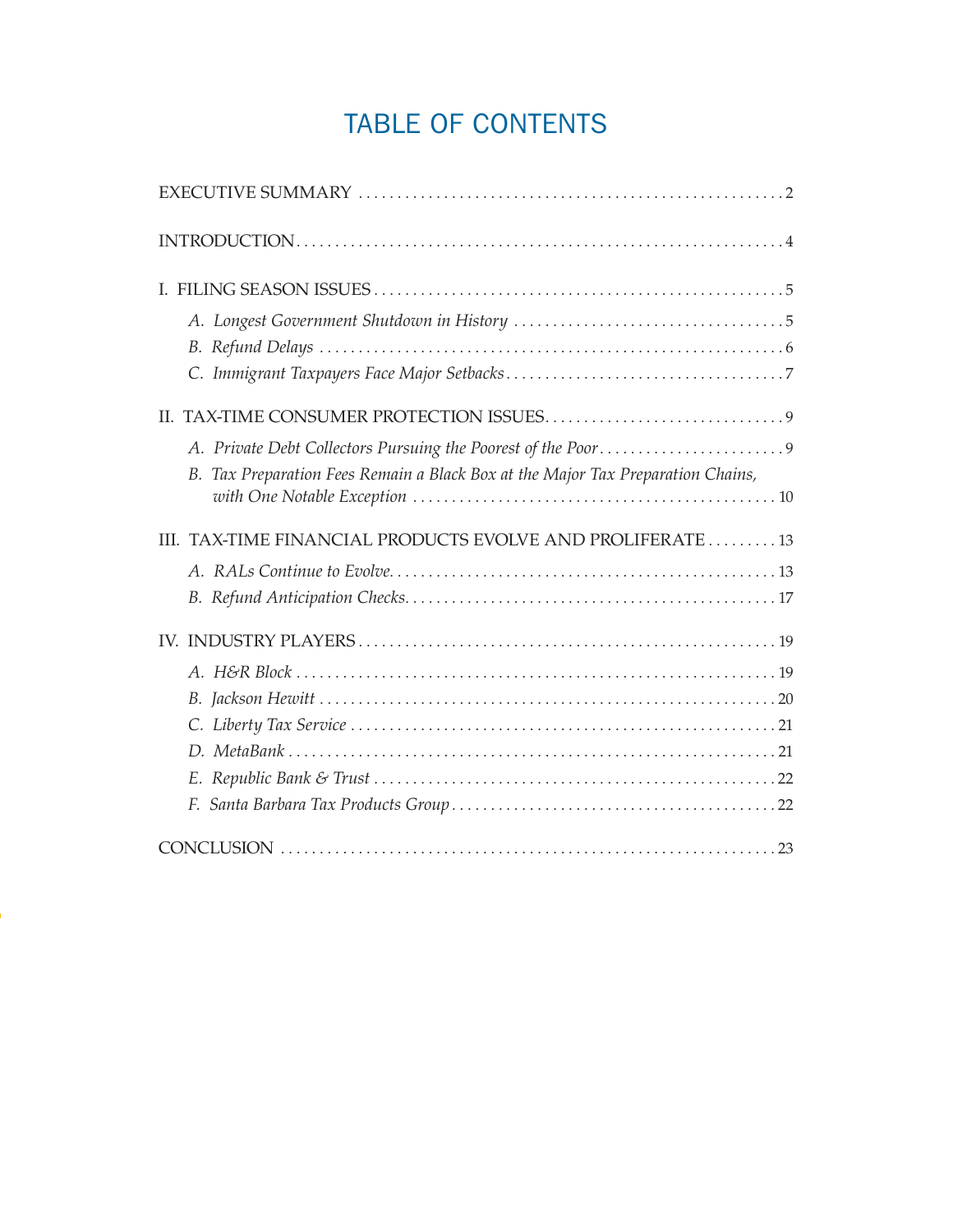## EXECUTIVE SUMMARY

<span id="page-3-0"></span>Tax time is typically a time for an influx of funds for American consumers in the form of their tax refunds. This year, it was transformed into a time of uncertainty and drastic change, preceded by the longest government shutdown in history and marked by the inaugural implementation of many provisions of the Tax Cuts and Jobs Act. The shutdown cost the IRS critical weeks of preparation for the 2019 filing season, including answering taxpayer questions about the new law and updating its computers to process tax returns.

The tax filing season opened on schedule January 28, but amid troubling questions and worries about many aspects of tax administration, including whether the IRS would be able to issue timely refunds. The turmoil may be a boon for lenders and preparers offering tax time financial products this year.

**Refund delays are likely exacerbated by the shutdown.** Low-income taxpayers who claim some refundable credits, such as the Earned Income Tax Credit, were already facing delays of their refunds due to prior law mandating those refunds be held until after February 15. But the after-effects of the government shutdown inject uncertainty into the timetable.

**Red flag regarding interest-bearing Refund Anticipation Loans (RALs).** Lenders and tax return preparers again team up to sell refund-related products and services to taxpayers. The **"no-fee" RAL** is still offered, but may be edged out by the return of interest-bearing RALs. With no-fee RALs, consumers supposedly pay nothing. But some preparers may recoup costs by imposing additional fees or other indirect charges. All but one of the major preparers (H&R Block) is offering **interest-bearing RALs**. Disclosed interest rates range from 24% to 36%, but disclosures may not accurately reflect costs. **Refund Anticipation Checks (RACs)** remain ubiquitous. RACs essentially serve as a short-term loan of tax return preparation fees that a consumer would otherwise pay out of pocket.

Taxpayers continue to confront a mix of old and new challenges this year. These include:

**Inability to comparison shop**. With one notable exception (H&R Block), tax preparers continue to ignore consumers' preference for up-front pricing for tax preparation services. This secrecy stifles competition and results in higher fees for taxpayers.

**Private debt collection.** The IRS continues to contract with private debt collection agencies to collect delinquent tax debts. But the private debt collection program IRS has implemented does not go far enough to protect vulnerable, elderly, and low-income taxpayers from the bad practices of private debt collectors. A large percentage of collections in 2018 came from taxpayers whose incomes were below the poverty level or who did not earn enough to pay their basic living expenses.

**Taxpayer ID number renewals were temporarily halted.** Although another wave of two million Individual Taxpayer Identification Numbers (ITINs) expired at the end of 2018, renewal requests were not processed during the shutdown. Those taxpayers can expect even longer delays after the protracted shutdown, with harsh impacts on processing their returns and disbursing (or not) their refunds.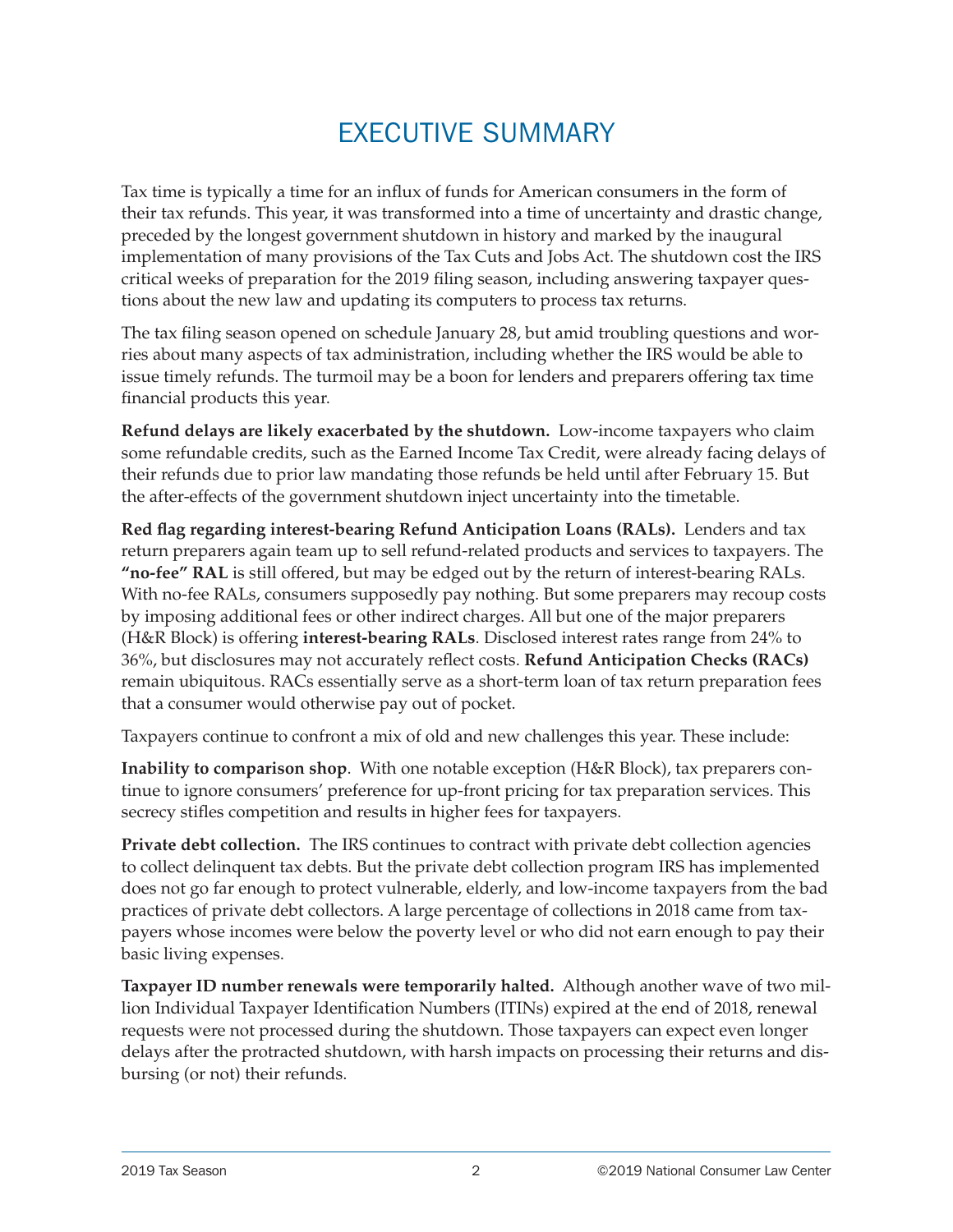As always, consumers need to be on guard as they navigate tax season. From the confusion and uncertainty unleashed by changes to the tax law to the ever-present efforts of tax preparers and lenders looking to intercept a piece of their refunds, taxpayers again face an obstacle course just attempting to get their refunds.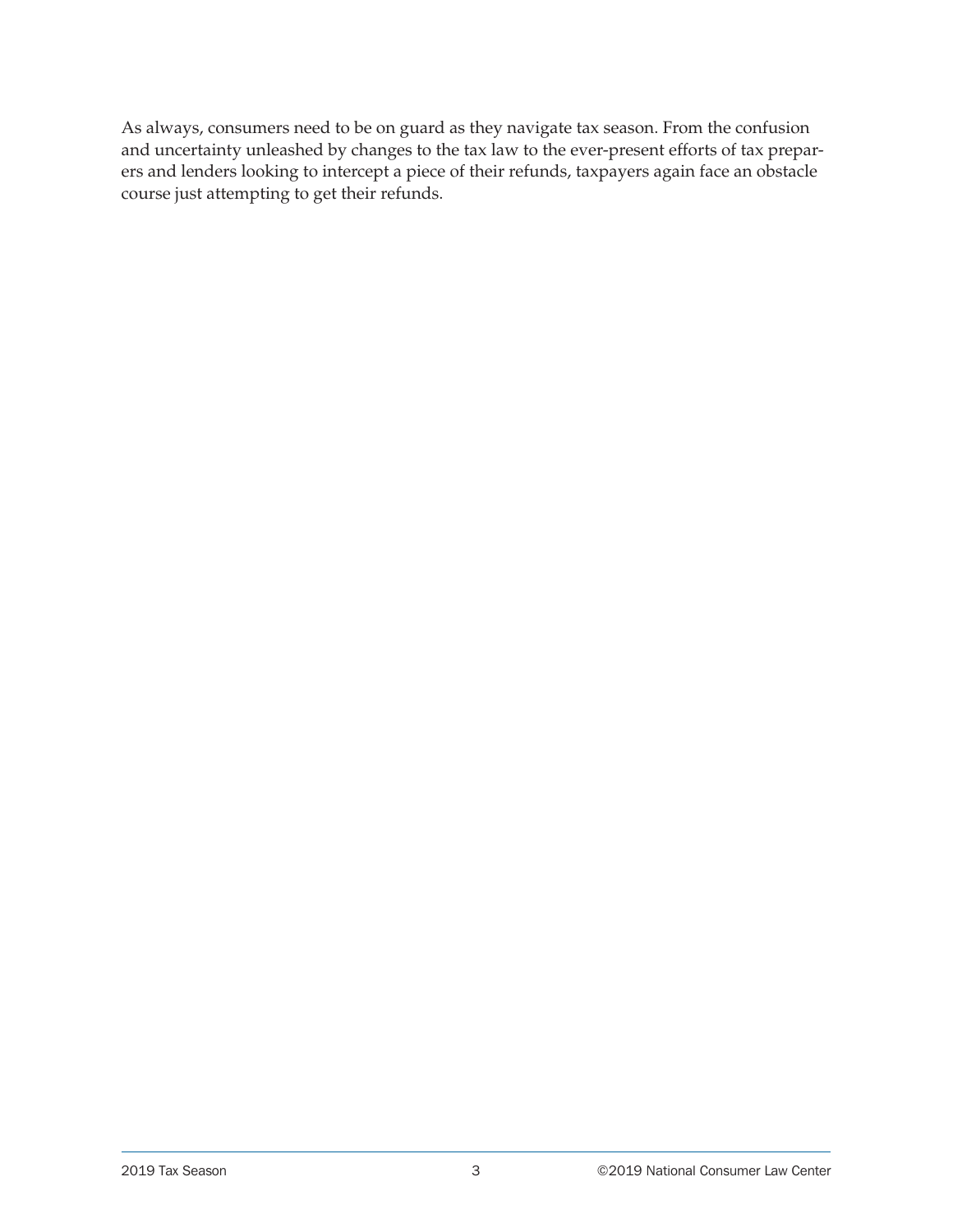### <span id="page-5-0"></span>INTRODUCTION

Tax time has traditionally been a time of excitement and anticipation for most Americans. About three out of four taxpayers received a tax refund last year, putting over \$324 billion

Receipt of the Earned Income Tax Credit raised 5.8 million Americans, including 3 million children, out of poverty in 2016.

in their pockets.<sup>1</sup> About 25 million of these refund recipients are hard-working families that qualify for the Earned Income Tax Credit (EITC), a refundable tax credit intended to boost low-wage workers and their children out of poverty.

Receipt of the EITC is truly a "golden moment" in the financial lives of eligible taxpayers. Receipt of the credit raised 5.8 million Americans, including 3 million children, out of poverty in 2016.<sup>2</sup> A recent study by JPMorgan Chase of its customers who receive refunds found the average refund for that segment to be equal to

about six weeks of their regular take-home pay.3 For taxpayers with children, the EITC can easily be worth more than two months of paychecks.<sup>4</sup>

Yet since 2017, taxpayers claiming the EITC have faced a statutorily mandated delay in the issuance of their refunds. This new burden coincided with a sharp increase in working families accessing tax-time lending products over the last couple of filing seasons.5

Historically, EITC recipients presented lucrative targets for a variety of businesses. Refund anticipation loans (RALs) and related financial products evolved to profit off taxpayers expecting large refunds, including EITC recipients. In the last few years, a new generation of RALs emerged. They were marketed as not imposing interest or fees on taxpayers. These second generation RALs were quite popular with taxpayers during the last two filing seasons, no doubt due in part to the refund delays faced by EITC recipients. These second-generation RALs do, however, present risks to consumers in the form of unrelated fees that could be charged by unscrupulous tax preparers in an effort to make up for the cost of the loan.

This year, the risks have grown as lenders and preparers are pushing consumers back toward loans that *do* impose costs. Consumers need to be wary as lenders and preparers move away from no-fee RALs in favor of offering interest-bearing loans.

<sup>1.</sup> IRS, Filing Season Statistics for Week Ending Nov. 23, 2018, *available at* [https://www.irs.gov/](https://www.irs.gov/newsroom/filing-season-statistics-for-week-ending-november-23-2018) [newsroom/filing-season-statistics-for-week-ending-november-23-2018](https://www.irs.gov/newsroom/filing-season-statistics-for-week-ending-november-23-2018) (viewed Feb. 10, 2019). 2. Center on Budget and Policy Priorities, Policy Basics: The Earned Income Tax Credit, *available at*

<https://www.cbpp.org/research/federal-tax/policy-basics-the-earned-income-tax-credit>(viewed on Feb. 10, 2019).

<sup>3.</sup> Diana Farrell, Fiona Greig, and Amar Hamoudi, JPMorgan Chase Institute, Tax Time: How Families Manage Tax Refunds and Payments (Mar. 2019) [hereinafter "Tax Time: How Families Manage"], *available at* <https://www.jpmorganchase.com/corporate/institute/report-tax-refunds.htm>.

<sup>4.</sup> IRS, 2019 EITC Income Limits, Maximum Credit Amounts and Tax Law Updates, *available at* [https://](https://www.irs.gov/credits-deductions/individuals/earned-income-tax-credit/eitc-income-limits-maximum-credit-amounts-next-year) [www.irs.gov/credits-deductions/individuals/earned-income-tax-credit/eitc-income-limits-maximum](https://www.irs.gov/credits-deductions/individuals/earned-income-tax-credit/eitc-income-limits-maximum-credit-amounts-next-year)[credit-amounts-next-year](https://www.irs.gov/credits-deductions/individuals/earned-income-tax-credit/eitc-income-limits-maximum-credit-amounts-next-year) (viewed Feb. 11, 2019).

<sup>5.</sup> See, e.g., Chi Chi Wu and Michael Best, National Consumer Law Center and Consumer Federation of America, *Big Changes Burden Taxpayer: New Law Delays Refunds, Drives Demand for Loans; Immigrant Taxpayers Face Challenges*, at 3 (Mar. 2017) [hereinafter "2017 Tax-Time Products Report"].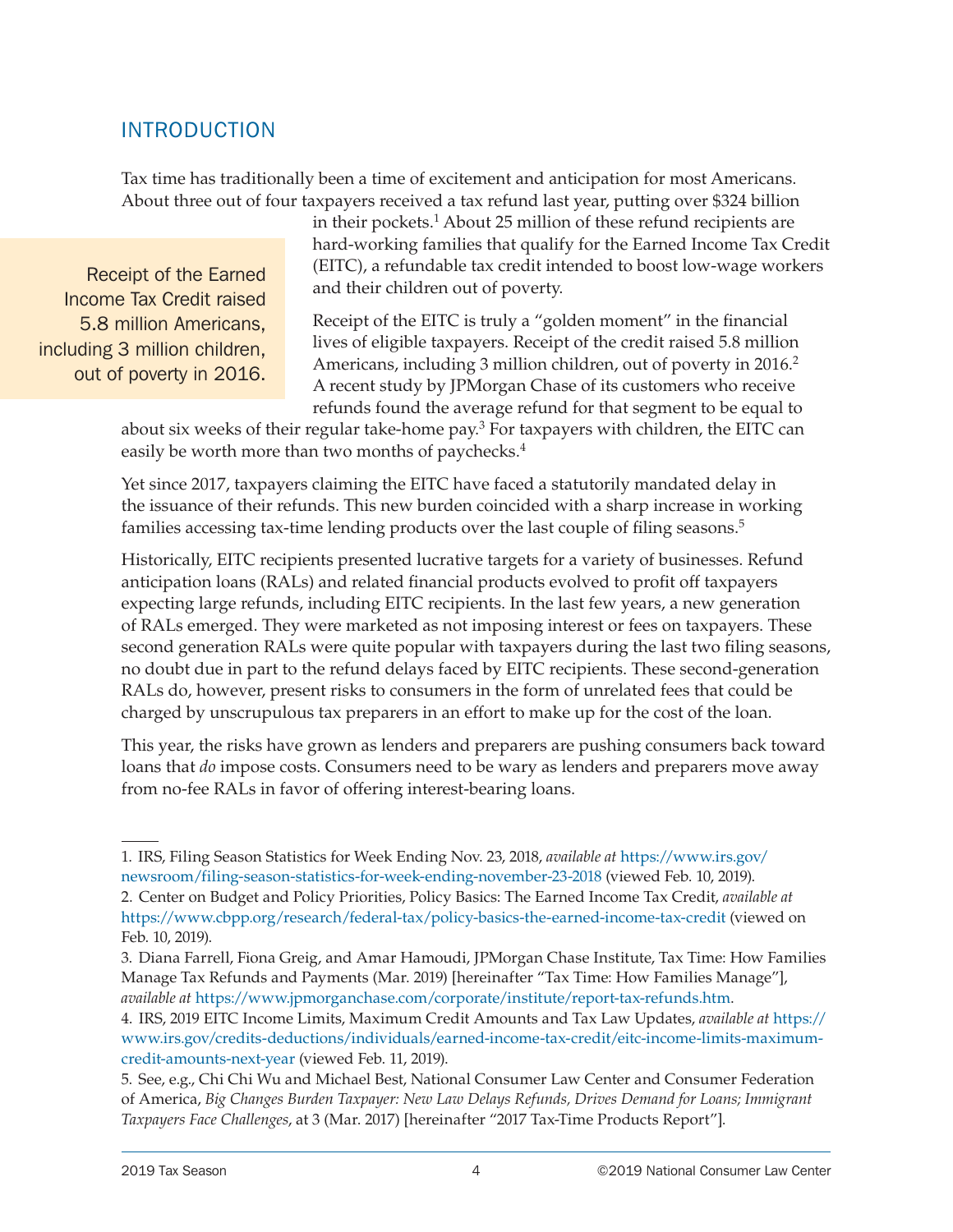<span id="page-6-0"></span>Since 2002, the National Consumer Law Center (NCLC) has issued annual reports on tax-time consumer issues, particularly focused on financial products and how they drain tax refunds and EITC benefits.<sup>6</sup> In addition to our annual reports, NCLC has issued a number of special reports, including studies using mystery shopper testing of paid preparers.7

### I. FILING SEASON ISSUES

### A. Longest Government Shutdown in History

From December 22, 2018, to January 25, 2019, the government was shuttered due to a funding lapse. It was the longest government shutdown in history.<sup>8</sup> Its full impact on IRS operations may not yet be evident and is more likely to be revealed over time.

At the beginning of the filing season, the lengthy shutdown appeared to have impacted the IRS's ability to timely process taxpayers' refunds. One week into the filing season, the IRS reported processing 25% fewer tax returns than during the same period last tax season.<sup>9</sup> The number of returns filed was slightly down from last year, but not by enough to account for the reported 25% lag.

Data from early March indicates the IRS is handily making up lost time, though, at least with regards to processing returns and issuing refunds.10 While the number of returns processed and refunds issued is still lower than for last year by this time, the IRS may yet close the gap.

The same cannot be said for other IRS functions, though. Nina Olson, the National Taxpayer Advocate, provides an excellent overview of the shutdown's effect on tax administration in the Preface to her 2018 Annual Report to Congress.<sup>11</sup> She points out that the IRS entered this filing season inundated with a backlog of work, straining under a gutted budget, and relying on an archaic IT system in danger of failing at any time.

6. These reports are all *available at* <https://www.nclc.org/issues/refund-anticipation-loans.html>.

7. See, e.g., Chi Chi Wu, Alice Vickers, Amelia O'Rourke-Owens, Peter Skillern, and Cara Williams, National Consumer Law Center, Florida Alliance for Consumer Protection, Reinvestment Partners, *Prepared in Error: Mystery Shoppers in Florida and North Carolina Uncover Serious Tax Preparer Problems* (Apr. 2015) [hereinafter "Prepared in Error"], *available at* [https://www.nclc.org/issues/prepared-in](https://www.nclc.org/issues/prepared-in-error.html)[error.html](https://www.nclc.org/issues/prepared-in-error.html). Additional reports can be found at [http://www.nclc.org/issues/refund-anticipation-loans](http://www.nclc.org/issues/refund-anticipation-loans.html) [.html](http://www.nclc.org/issues/refund-anticipation-loans.html).

<sup>8.</sup> National Taxpayer Advocate, *2018 Annual Report to Congress – Volume One*, Feb. 12, 2019, vii, *available at* [https://taxpayeradvocate.irs.gov/Media/Default/Documents/2018-ARC/ARC18\\_Volume1\\_Preface.](https://taxpayeradvocate.irs.gov/Media/Default/Documents/2018-ARC/ARC18_Volume1_Preface.pdf) [pdf](https://taxpayeradvocate.irs.gov/Media/Default/Documents/2018-ARC/ARC18_Volume1_Preface.pdf) [hereinafter "Preface to National Taxpayer Advocate 2018 Annual Report to Congress"].

<sup>9.</sup> IRS, Filing Season Statistics for Week Ending February 1, 2019, [https://www.irs.gov/newsroom/](https://www.irs.gov/newsroom/filing-season-statistics-for-week-ending-february-1-2019) [filing-season-statistics-for-week-ending-february-1-2019.](https://www.irs.gov/newsroom/filing-season-statistics-for-week-ending-february-1-2019)

<sup>10.</sup> IRS, Filing Season Statistics for Week Ending March 8, 2019, [https://www.irs.gov/newsroom/](https://www.irs.gov/newsroom/filing-season-statistics-for-week-ending-march-8-2019) [filing-season-statistics-for-week-ending-march-8-2019](https://www.irs.gov/newsroom/filing-season-statistics-for-week-ending-march-8-2019).

<sup>11.</sup> Preface to National Taxpayer Advocate 2018 Annual Report to Congress at *vii-xxiii*.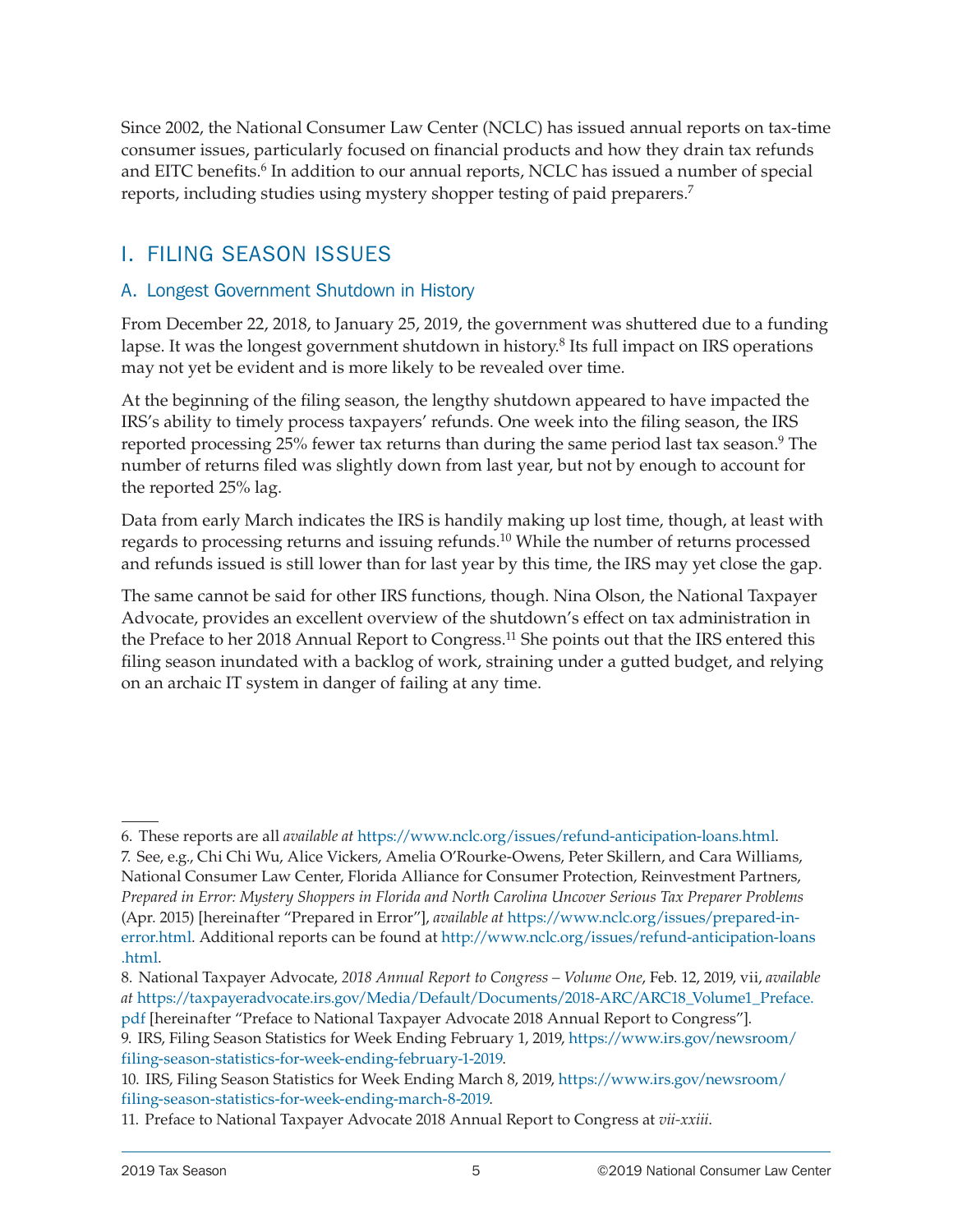<span id="page-7-0"></span>Among the alarming statistics Olson shared about the level of IRS operations during the last week of the 2019 shutdown:

- **5 million** pieces of mail had not been batched for processing;
- **80,000** responses to 2018 Earned Income Tax Credit audits had not been addressed;
- **87,000** amended returns were waiting to be processed.
- **87%** of taxpayers calling to make payment arrangements were unable to get through to the IRS.12

The government shutdown likely contributed to the refund delays discussed in the next section, which in turn increases the incentive for low- and moderate-income taxpayers to seek out tax-time loans.

### B. Refund Delays

Despite overall economic growth and high employment rates, the average American worker has been left behind as wages stagnate.<sup>13</sup> Today's average paycheck, controlled for inflation, provides average Americans with no more spending power than they had 40 years ago. $^{14}$ Thus, many American households rely heavily on their tax refunds for a much-needed cash infusion into otherwise strapped household budgets.

For low- and moderate-income workers especially, the annual tax refund is a lifeline. Refunds for this segment of the population are likely to include the Earned Income Tax Credit (EITC) and the refundable portion of the Child Tax Credit (CTC), referred to as the Additional Child Tax Credit (ACTC). Studies show families use these tax credits to access deferred healthcare,<sup>15</sup> pay down debt incurred throughout the year,<sup>16</sup> and accumulate otherwise unattainable savings for emergencies.17 It is against this backdrop that low- and moderate-income Americans have come to rely so heavily on their annual tax refund.

But again this year, the IRS delayed until February 15 the *entire* refund requested by taxpayers who claim the EITC or ACTC. This delay, first implemented in 2017, is required by the Protecting Americans from Tax Hikes (PATH) Act.<sup>18</sup> The delay is intended to give the IRS more time to stop fraudulent refund requests. In practice, though, it has resulted in unfair, prolonged delays of legitimate refunds owed to struggling taxpayers.

<sup>12.</sup> *Id.*

<sup>13.</sup> Patricia Cohen, *New York Times*, "Paychecks Lag as Profits Soar, and Prices Erode Wage Gains" (Jul. 13, 2018) *available at* [https://www.nytimes.com/2018/07/13/business/economy/wages-workers-profits](https://www.nytimes.com/2018/07/13/business/economy/wages-workers-profits.html) [.html](https://www.nytimes.com/2018/07/13/business/economy/wages-workers-profits.html) (visited Feb. 15, 2019).

<sup>14.</sup> Drew Desilver, Pew Research Center, *For Most U.S. Workers, Real Wages Have Barely Budged in Decades, available at* [http://www.pewresearch.org/fact-tank/2018/08/07/for-most-us-workers-real](http://www.pewresearch.org/fact-tank/2018/08/07/for-most-us-workers-real-wages-have-barely-budged-for-decades/)[wages-have-barely-budged-for-decades/](http://www.pewresearch.org/fact-tank/2018/08/07/for-most-us-workers-real-wages-have-barely-budged-for-decades/) (visited Feb. 15, 2019).

<sup>15.</sup> *See* Diana Farrell, Fiona Greig, and Amar Hamoudi, Deferred Care: How Tax Refunds Enable Healthcare Spending, JPMorgan Chase Institute (Mar. 2018), *available at* [https://www.jpmorganchase](https://www.jpmorganchase.com/corporate/institute/document/institute-tax-refunds-healthcare-report.pdf) [.com/corporate/institute/document/institute-tax-refunds-healthcare-report.pdf](https://www.jpmorganchase.com/corporate/institute/document/institute-tax-refunds-healthcare-report.pdf).

<sup>16.</sup> Tax Time: How Families Manage at 13-18.

<sup>17.</sup> *Id.*

<sup>18.</sup> Consolidated Appropriations Act, 2016, Pub. L. No. 114-113, Division Q, Title IV (2015) § 201(b) (codified at IRC § 6402(m)) [hereinafter "PATH Act"].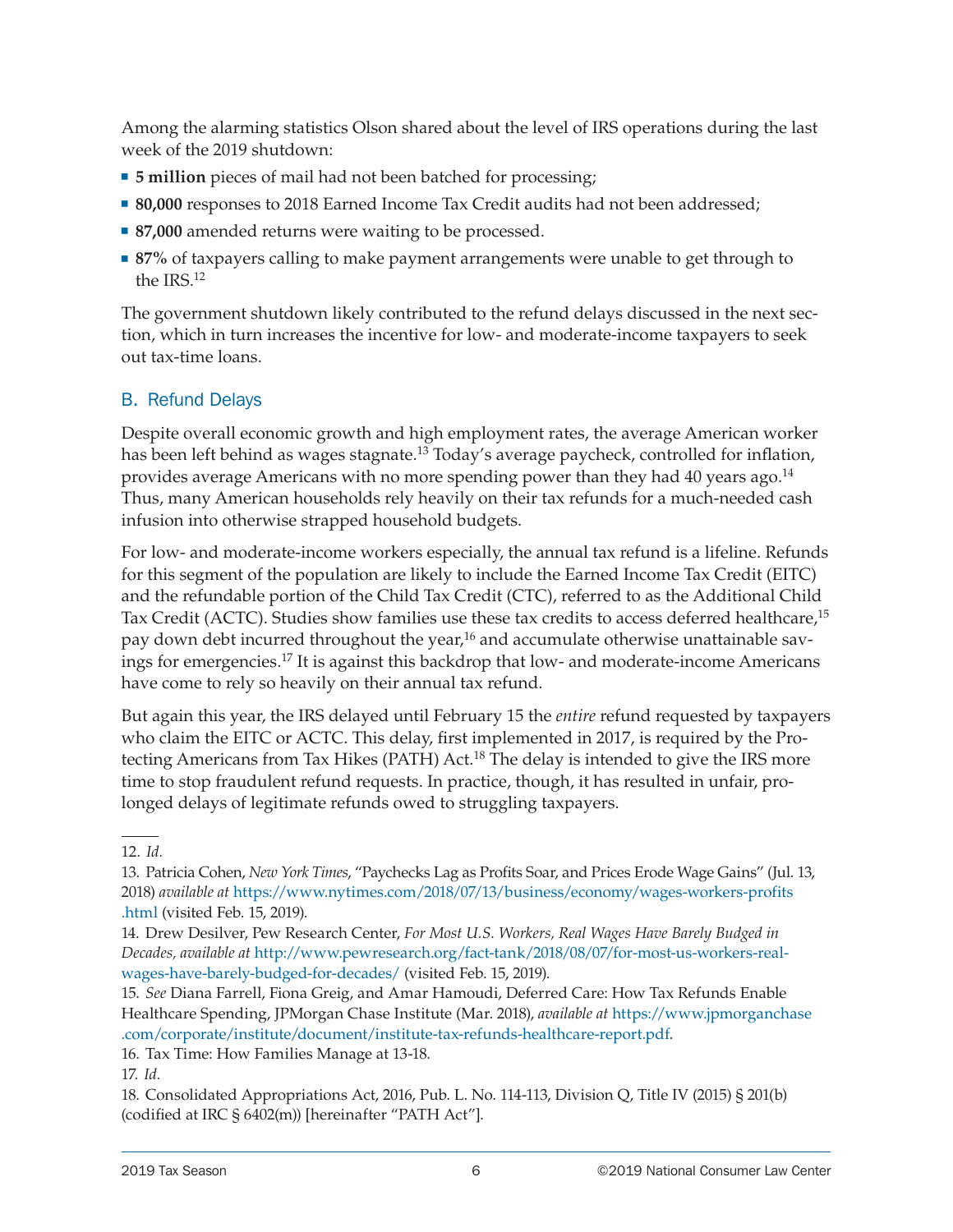<span id="page-8-0"></span>As a result of the PATH Act, taxpayers claiming the EITC or ACTC would normally not expect refunds before February 27.19 Compounding the delay last year, defective programming of IRS fraud filters resulted in hundreds of thousands of refunds being frozen for another month or more.20 **Eighty-one percent of these frozen refunds turned out to be legitimate**. 21

Adding insult to injury, EITC claimants caught up in the faulty fraud filters saw their returns automatically assigned for a type of audit called a "correspondence examination."<sup>22</sup> Correspondence examinations are a type of examination the IRS conducts exclusively by mail.<sup>23</sup> The IRS unit that handles these examinations was inundated and has not caught up. When the 2019 filing season opened, the examination unit had a backlog of 80,000 cases for audits of 2017 returns that it had yet to review.24 As of today, many of these unlucky taxpayers *still* have not had their 2017 refunds disbursed due to this fiasco. It remains to be seen whether IRS's adjustments this year to its fraud filters will stave off similar problems for the 2019 filing season.

### C. Immigrant Taxpayers Face Major Setbacks

### *IRS Continues Deactivating ITINs; Renewals Stagnate*

Individual Taxpayer Identification Numbers (ITINs) are used by anyone required to file a federal tax return or pay taxes who is not eligible for a Social Security number, including undocumented immigrants.<sup>25</sup> Taxpayers who use ITINs, or who include on their federal tax returns others who use ITINs, have more to worry about than just the refund delay issues discussed above. Another provision of the PATH Act mandated the expiration on a rolling basis of all ITINs issued before 2013.26

<sup>19.</sup> IRS, Refund Timing for Earned Income Tax Credit and Additional Child Tax Credit Filers, [www](https://www.irs.gov/individuals/refund-timing) [.irs.gov/individuals/refund-timing](https://www.irs.gov/individuals/refund-timing), Jan. 17, 2019.

<sup>20.</sup> National Taxpayer Advocate, *2018 Annual Report to Congress – Volume One,* Feb. 12, 2019, 79-84, *available at* <https://taxpayeradvocate.irs.gov/2018AnnualReport>[hereinafter "National Taxpayer Advocate 2018 Annual Report to Congress"]; Nina Olson, *IRS Fraud Detection - A Process That is Challenging for Taxpayers to Navigate with an Outdated Case Management System Resulting in Significant Delays of Legitimate Refunds*, Nat'l Taxpayer Advocate Blog (Dec. 6, 2018), [https://taxpayeradvocate.irs.](https://taxpayeradvocate.irs.gov/news/nta-blog-irs-fraud-detection-process-is-challenging-for-taxpayers-to-navigate-part-1?category=Tax News) [gov/news/nta-blog-irs-fraud-detection-process-is-challenging-for-taxpayers-to-navigate-part-](https://taxpayeradvocate.irs.gov/news/nta-blog-irs-fraud-detection-process-is-challenging-for-taxpayers-to-navigate-part-1?category=Tax News)[1?category=Tax%20News.](https://taxpayeradvocate.irs.gov/news/nta-blog-irs-fraud-detection-process-is-challenging-for-taxpayers-to-navigate-part-1?category=Tax News)

<sup>21.</sup> Preface to National Taxpayer Advocate 2018 Annual Report to Congress at *x*. 22. *Id.*

<sup>23.</sup> The correspondence examination procedures are frustrating for taxpayers for a number of reasons, including that no one auditor is assigned to handle the audit from start to finish. The National Taxpayer Advocate made correspondence examinations a "Most Serious Problem" in her latest Annual Report to Congress. National Taxpayer Advocate 2018 Annual Report to Congress at 126-141. 24. Preface to National Taxpayer Advocate 2018 Annual Report to Congress at *x*. *See also* Paul Kiel and Jessie Eisenger, *ProPublica*, "Who's More Likely to Be Audited: A Person Making \$20,000—or \$400,000?" (providing an in-depth examination of the challenges and delays EITC claimants face). (Dec. 12, 2018), *available at* [https://www.propublica.org/article/earned-income-tax-credit-irs-audit](https://www.propublica.org/article/earned-income-tax-credit-irs-audit-working-poor)[working-poor.](https://www.propublica.org/article/earned-income-tax-credit-irs-audit-working-poor)

<sup>25.</sup> National Taxpayer Advocate, *2017 Annual Report to Congress—Volume One*, Jan. 10, 2018, at 181, *available at* https://taxpayeradvocate.irs.gov/reports/2017-annual-report-to-congress/full-report [hereinafter "National Taxpayer Advocate 2017 Report to Congress"]. 26. PATH Act, § 203(a) (codified at 26 U.S.C. § 6109(i)(3)).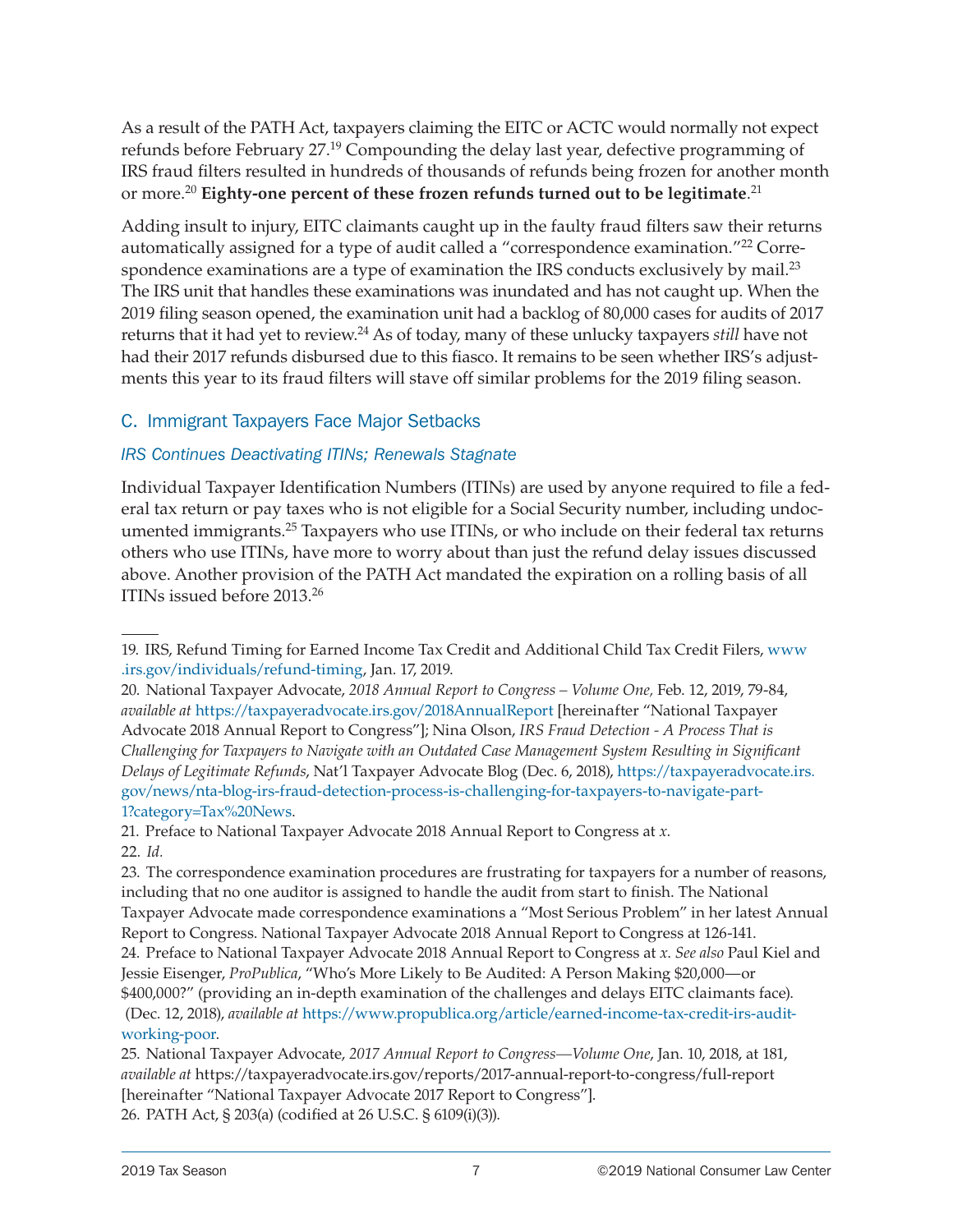Millions of ITINs have already expired, with 2.7 million people projected to be affected by the 2018 expirations alone.<sup>27</sup> The ITINs that expired in 2018 include:

- Any ITIN with middle digits of 73, 74, 75, 76, 77, 81 or 82 (e.g,  $XXX-71-XXXX$ ).
- Any ITIN not used on a tax return at least once in the past three years.

Although the PATH Act permits the renewal of expired ITINs, expirations have far outpaced renewals.28 The lag in ITIN renewals is due in part to IRS policies and procedures that make it difficult for taxpayers to navigate the process. These difficulties include the lack of targeted, comprehensive outreach, language access barriers, onerous documentation requirements, and limited opportunities for applying in person.29

Processing of ITIN applications ground to a halt for nearly all of December 2018 because the entire unit was furloughed.<sup>30</sup> Taxpayers who did not take advantage of the IRS's early renewal procedures<sup>31</sup> over the summer may not see their refunds for some time.

### *Ongoing Struggle to Access Tax Credits*

Immigrants have seen their access to refundable tax credits chipped away at over time. The PATH Act denies otherwise eligible taxpayers the CTC and American Opportunity Credits claimed on a tax return if an ITIN is not issued by the return's due date.<sup>32</sup> This means that eligible taxpayers who were unaware of their ITIN deactivation could be permanently barred from accessing credits to which they are otherwise entitled.

The Tax Cuts and Jobs Act made another important change for immigrants in this area. Starting this filing season and running through 2025, the CTC and ACTC are no longer allowed for immigrant children with ITINs.33

33. 26 U.S.C. § 24(h).

<sup>27.</sup> IRS, IR-2018-137, More Than 2 Million ITINs to Expire This Year; Renew Soon to Avoid Refund Delays, June 14, 2018, *available at* [https://www.irs.gov/newsroom/](https://www.irs.gov/newsroom/more-than-2-million-itins-to-expire-this-year-renew-soon-to-avoid-refund-delays)

[more-than-2-million-itins-to-expire-this-year-renew-soon-to-avoid-refund-delays](https://www.irs.gov/newsroom/more-than-2-million-itins-to-expire-this-year-renew-soon-to-avoid-refund-delays).

<sup>28.</sup> *See* National Taxpayer Advocate, *Fiscal Year 2019 Objectives Report to Congress – Volume Two*, June 27, 2018, at 140, *available at* <https://taxpayeradvocate.irs.gov/2019objectivesreport> (IRS received only 176,000 of 440,000 projected renewal applications for ITINs that expired in 2016).

<sup>29.</sup> The National Taxpayer Advocate has written extensively about these issues. *Id.* at 140; National Taxpayer Advocate, *Fiscal Year 2018 Objectives Report to Congress – Volume Two*, June 28, 2017, at 73; National Taxpayer Advocate 2017 Report to Congress at 181-194.

<sup>30.</sup> *See* IRS, Fiscal Year 2019 Lapsed Appropriations Contingency Plan (Non-Filing Season – December 8-31, 2018).

<sup>31.</sup> Starting in 2017, the IRS allowed taxpayers to submit renewal applications in June, which was three months earlier than in the prior year. IRS opened the program even earlier in the summer for 2018. IRS, *supra* note 27.

<sup>32.</sup> PATH Act, §§ 205, 206 (codified at 26 U.S.C. §§ 24(e), 25A(i)(6)).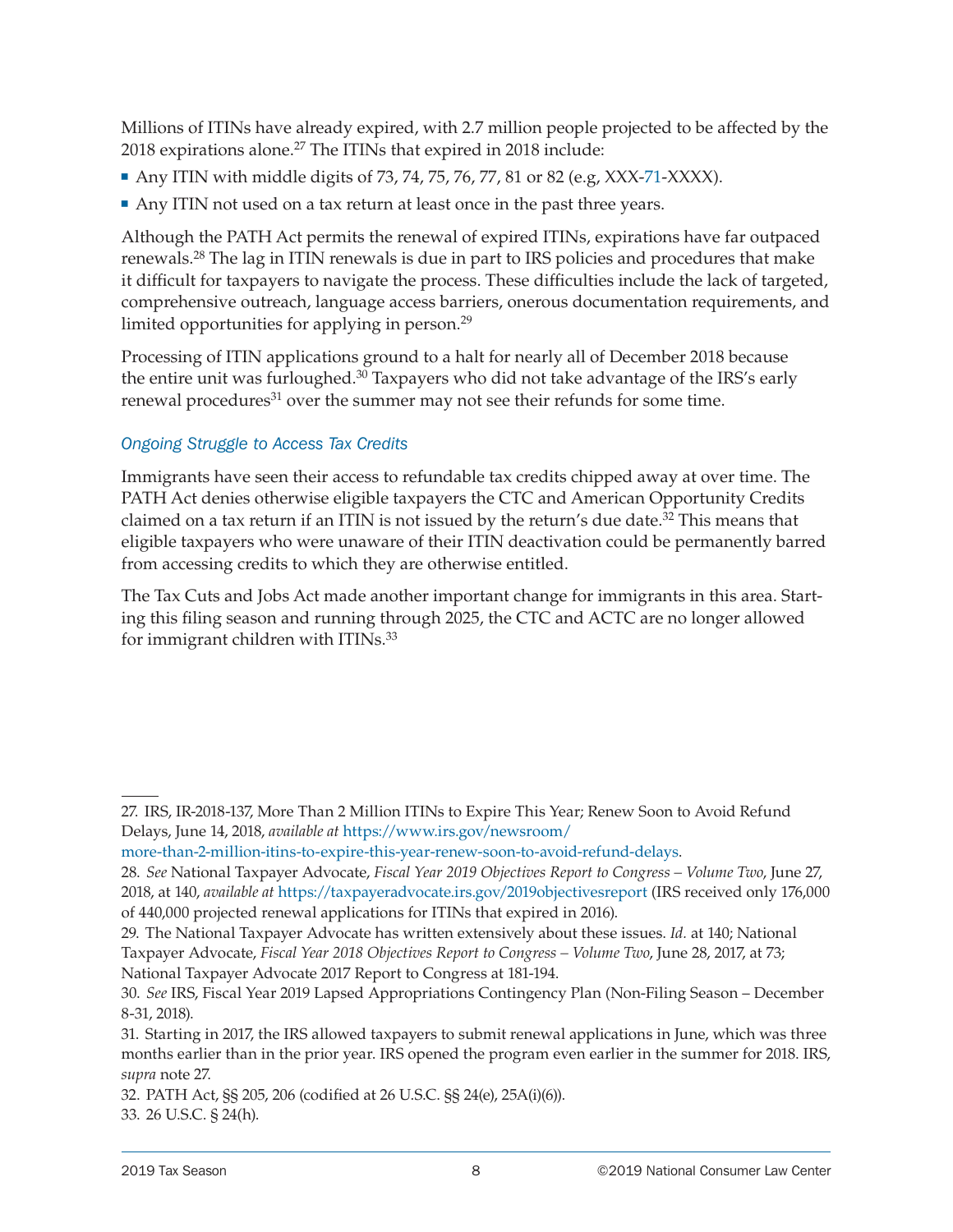### <span id="page-10-0"></span>II. TAX-TIME CONSUMER PROTECTION ISSUES

### A. Private Debt Collectors Pursuing the Poorest of the Poor

Congress revised the Internal Revenue Code in 2015 to require the IRS to use private debt collectors to collect certain unpaid federal tax debts.<sup>34</sup> The IRS started referring tax debts to four outside contractors in 2017.35 Private collection of tax debts is problematic for many reasons, discussed in our earlier reports.36

Despite continuing criticism of how it is operating the private debt collection (PDC) program, $37$  the IRS doubled down in the first quarter of fiscal year 2019, more than tripling the number of tax debt accounts it refers out each month.<sup>38</sup> During that period alone, the IRS referred 456,332 taxpayers to private debt collectors.39

During the first quarter of FY 2019, the IRS referred 456,332 taxpayers to private debt collectors.

Despite well-documented abuses in the debt collection industry,<sup>40</sup> the IRS designed a PDC program that puts cost-effectiveness

ahead of thoughtful oversight, to the detriment of vulnerable and lower-income taxpayers. Although the PDC program had eked out a relatively small profit by the end of September 2018, it appears to have done so by sending out to private collectors the accounts of taxpayers *who could not have been collected against if the IRS were doing the collecting itself*. Among these were disaster survivors in the aftermath of natural disasters, $41$  recipients of Social Security

<sup>34. 26</sup> U.S.C. § 6306(c)(A) 26 U.S.C. § 6306(c)(A) (requiring the IRS to outsource tax debts if: (a) more than one year has passed without any interaction between the taxpayer and IRS; (b) 1/3 of the statute of limitations has lapsed and there is no IRS collector assigned; or (c) the IRS is otherwise not working the debt due to lack of resources).

<sup>35.</sup> IRS, Private Debt Collection, Aug. 7, 2017, [www.irs.gov/businesses/small-businesses-self-employed/](http://www.irs.gov/businesses/small-businesses-self-employed/private-debt-collection) [private-debt-collection.](http://www.irs.gov/businesses/small-businesses-self-employed/private-debt-collection)

<sup>36.</sup> *See, e.g.*, Chi Chi Wu and Michael Best, National Consumer Law Center and Consumer Federation of America, *Tax Time Products 2018: New Generation of Tax-Time Loans Surges in Popularity*, at 9-11 (Mar. 2018) *available at* <http://www.nclc.org/images/pdf/pr-reports/2018-tax-time-financial-products.pdf> [hereinafter "NCLC 2018 Tax-Time Products Report"]; NCLC 2017 Tax-Time Products Report at 13-14.

<sup>37.</sup> National Taxpayer Advocate 2018 Annual Report to Congress at 227-29; Treasury Inspector General for Tax Administration, Fiscal Year 2019 Biannual Independent Assessment of Private Collection Agency Performance (Dec. 31, 2018) *available at* [https://www.treasury.gov/tigta/auditreports/2019reports/20193](https://www.treasury.gov/tigta/auditreports/2019reports/201930018fr.pdf) [0018fr.pdf.](https://www.treasury.gov/tigta/auditreports/2019reports/201930018fr.pdf)

<sup>38.</sup> Toby Eckert, *Politico Morning Tax* "Pedal to Metal on Debt Collection," (Nov. 9, 2018) *available at* <https://www.politico.com/newsletters/morning-tax/2018/11/09/pedal-to-metal-on-debt-collection-406662>. 39. IRS Private Debt Collection Program, Quarterly Update to Congress (Fiscal Year 2019, through Dec. 13, 2018), *available at* [https://www.finance.senate.gov/imo/media/doc/PDC%20ARC%20quarterly%20](https://www.finance.senate.gov/imo/media/doc/PDC ARC quarterly update through December 13 2018.pdf) [update%20through%20December%2013%202018.pdf](https://www.finance.senate.gov/imo/media/doc/PDC ARC quarterly update through December 13 2018.pdf).

<sup>40.</sup> *See, e.g.,* Lesley Fair, Federal Trade Commission, Top 10 Consumer Complaint Categories: Is Your Industry on the List? (Mar. 1, 2016), [https://www.ftc.gov/news-events/blogs/business-blog/2016/03/](https://www.ftc.gov/news-events/blogs/business-blog/2016/03/top-10-consumer-complaint-categories-your-industry-list) [top-10-consumer-complaint-categories-your-industry-list](https://www.ftc.gov/news-events/blogs/business-blog/2016/03/top-10-consumer-complaint-categories-your-industry-list).

<sup>41.</sup> Letter from Senators Elizabeth Warren, Richard Blumenthal, Bernard Sanders, and Bill Nelson to Internal Revenue Service Acting Commissioner David Kautter, Mar. 22, 2018, *available at* [https://www](https://www.warren.senate.gov/oversight/letters/warren-requests-irs-information-on-use-of-private-debt-collectors-for-taxpayers-affected-by-federally-declared-disasters) [.warren.senate.gov/oversight/letters/warren-requests-irs-information-on-use-of-private-debt](https://www.warren.senate.gov/oversight/letters/warren-requests-irs-information-on-use-of-private-debt-collectors-for-taxpayers-affected-by-federally-declared-disasters)[collectors-for-taxpayers-affected-by-federally-declared-disasters.](https://www.warren.senate.gov/oversight/letters/warren-requests-irs-information-on-use-of-private-debt-collectors-for-taxpayers-affected-by-federally-declared-disasters)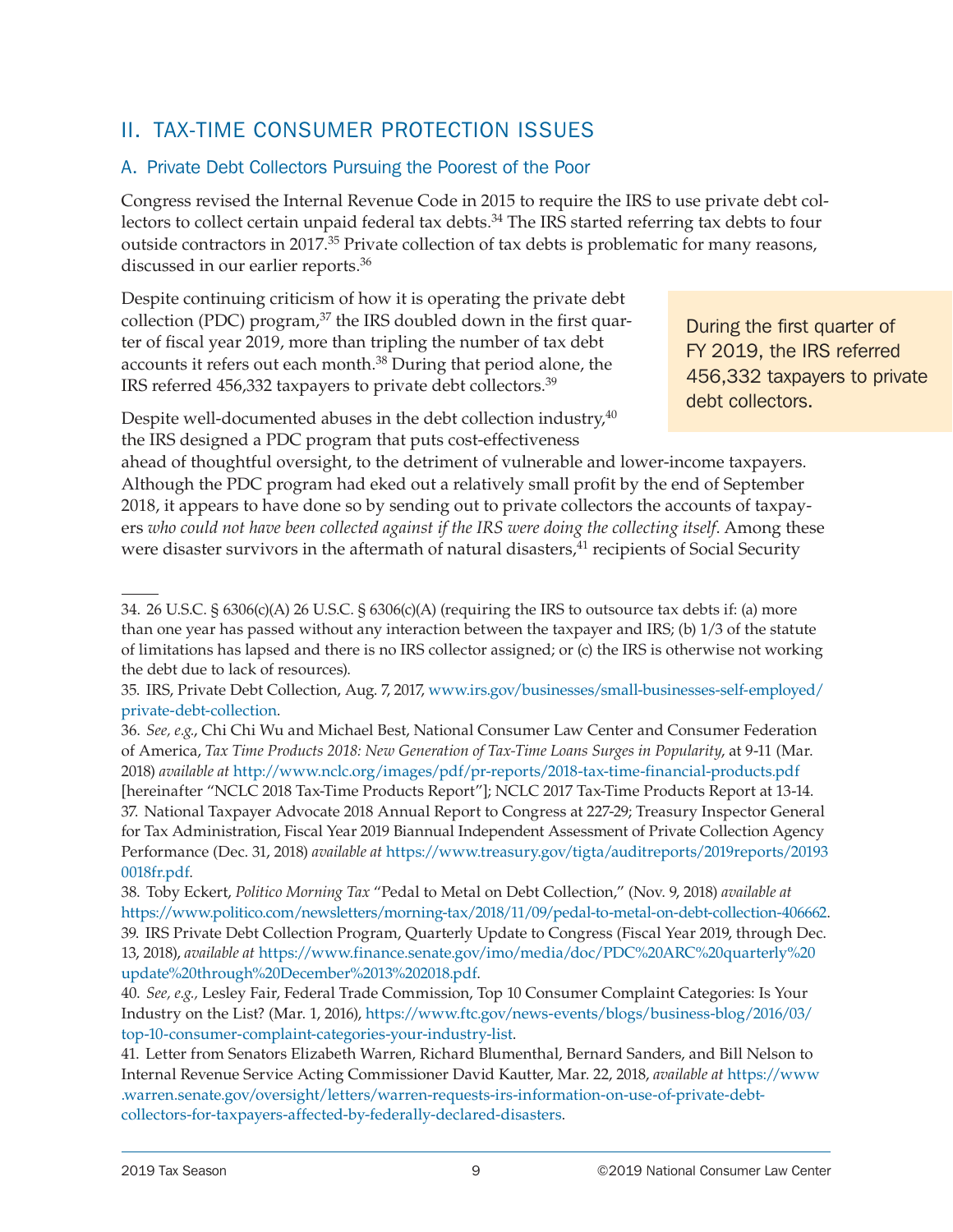<span id="page-11-0"></span>Disability Income (SSDI) and Supplemental Security Income (SSI) payments,<sup>42</sup> and other taxpayers who IRS procedures would have specially protected due to their limited income.<sup>43</sup>

In addition, the National Taxpayer Advocate (NTA) observed the following about the PDC program as of the end of September 2018:

- 40% of taxpayers who entered into installment agreements with private collectors to pay tax debts did not earn enough to pay their basic living expenses.<sup>44</sup>
- **20%** of taxpayers who entered into installment agreements with private collectors to pay tax debts had incomes below the federal poverty level.45

With the IRS delivering vulnerable, elderly, and low-income taxpayers into the hands of the debt collection industry, consumers need to understand their rights. Taxpayers are not obligated to talk to a private debt collection agency, and they have the right to demand in writing (recommended) or orally that their tax debt be returned to the IRS immediately.

The Fair Debt Collection Practices Act (FDCPA) applies to private debt collectors collecting federal tax debts.<sup>46</sup> The FDCPA protects consumers against debt collection harassment and deception, gives them the right to send a written request to a debt collector to stop contacting the consumer, and provides a legal remedy for violations.<sup>47</sup>

### B. Tax Preparation Fees Remain a Black Box at the Major Tax Preparation Chains, with One Notable Exception

While tax preparation firms derive significant revenue from refund-related financial products, their biggest profit center is still in the fees consumers pay to have the tax returns prepared. H&R Block, for example, earned four and a half times more revenue from tax preparation fees in 2018 than it did from all of its tax-time financial products combined.<sup>48</sup>

Tax preparation firms have long benefitted from a large captive market in this area, due in part to the IRS's own agreement not to develop and offer the public free tax preparation software.<sup>49</sup> More than half of American taxpayers overall use a paid preparer to prepare their tax returns.<sup>50</sup> Taxpayers who claim the EITC are even more likely to use a paid preparer, even though this segment of the population is less likely to be able to afford an expensive professional service.<sup>51</sup>

- 45. *Id.*
- 46. 26 U.S.C. 6306(g).

47. *See generally* National Consumer Law Center, *Fair Debt Collection* (8th ed. 2014), *updated at* [https://](https://library.nclc.org/) [library.nclc.org/](https://library.nclc.org/)

49. *See* IRS, Free Online Electronic Tax Filing Agreement, page 1, *available* at [https://www.irs.gov/pub/](https://www.irs.gov/pub/irs-utl/2002-free-online-electronic-tax-filing-agreement.pdf) [irs-utl/2002-free-online-electronic-tax-filing-agreement.pdf](https://www.irs.gov/pub/irs-utl/2002-free-online-electronic-tax-filing-agreement.pdf) (initial agreement with consortium of private tax preparation software companies, then known as the Free File Alliance).

50. IRS Statistics of Income Data (Tax year 2016), *available at* [https://www.irs.gov/statistics.](https://www.irs.gov/statistics)

51. *Paid Tax Return Preparers: In a Limited Study, Preparers Made Significant Errors: Hearing before* 

<sup>42.</sup> National Taxpayer Advocate 2018 Annual Report to Congress at 282-284.

<sup>43.</sup> *Id.*

<sup>44.</sup> *Id*. at 278.

<sup>48.</sup> H&R Block Inc., 2018 Form 10-K: Annual Report Pursuant to Section 13 or 15(d) of the Securities Exchange Act of 1934, at 23 [hereinafter "H&R Block 2018 Form 10-K"].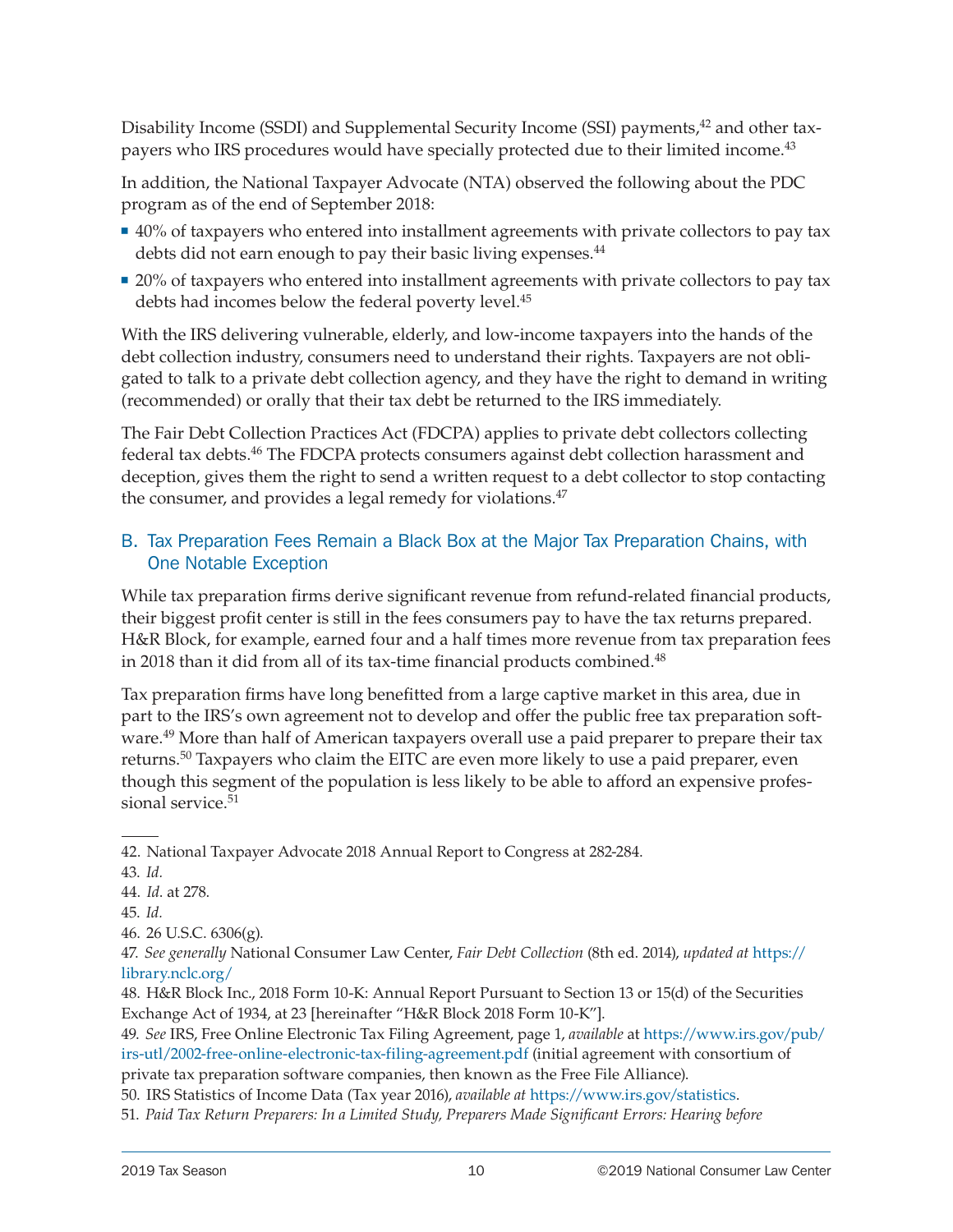But in a particularly unfair twist, consumers who may feel pressure to turn to a paid preparer have encountered a near total lack of price transparency in the unenrolled tax preparation industry. Unenrolled preparers are tax return preparers who are not licensed attorneys, certified public accountants, or registered enrolled agents. For context, about 85% of H&R Block's tax return preparers are unenrolled.

The distinction is important because unenrolled preparers are not required by any licensing authority to demonstrate basic competency, have no continuing education requirements, and are not subject to the authority of any licensing or regulatory board that ensures ethics in practice and fair advertising. In other words, unenrolled preparers can set any standards, low standards, or no standards at all for themselves. The National Consumer Law Center and others have written extensively about how harmful this lack of oversight is to low- and moderate-income taxpayers.52

Unenrolled preparers in the tax preparation industry have traditionally had a common practice of refusing to provide up-front price information. Tax preparation offered by unenrolled preparers is one of the few consumer services in the United States for which consumers typically cannot obtain a price before incurring the expense. Tax preparers assert that they charge by the form, and cannot predict which forms will be generated until they actually finish the tax preparation. In this way, they've been able to ignore clear consumer preferences for pricing clarity.53 Consumers cannot comparison shop or predict how much tax preparation will cost. The availability of RACs further compounds the problem. Consumers who can deduct the tax preparation fees from a RAC are less sensitive to the high cost.

This lack of disclosure and inability to comparison shop can lead to low-income taxpayers being victimized by unreasonably inflated fees for tax preparation services. Mystery shopper testing has documented tax preparation fees of up to \$400 or \$500 for EITC recipients and other low- and moderate-income taxpayers.54 Meanwhile, for similar returns during the same period, certified public accountants charged on average \$273.55

*Committee of Finance*, Senate, 113th Congress 6, 2014 (Testimony of James R., McTigue Jr.). *See also*  Progressive Policy Institute, *The Price of Paying Taxes II: How paid tax preparer fees are diminishing the Earned Income Tax Credit (EITC)*, 1, April 2016, *available at* [https://www.progressivepolicy.org/wp](https://www.progressivepolicy.org/wp-content/uploads/2016/04/2016.04-Weinstein_Patten_The-Price-of-Paying-Takes-II.pdf)[content/uploads/2016/04/2016.04-Weinstein\\_Patten\\_The-Price-of-Paying-Takes-II.pdf](https://www.progressivepolicy.org/wp-content/uploads/2016/04/2016.04-Weinstein_Patten_The-Price-of-Paying-Takes-II.pdf) (finding EITC recipients spent 13 to 22 percent of their refunds on tax preparation fees).

<sup>52.</sup> *See, e.g.*, Chi Chi Wu, National Consumer Law Center, *Riddled Returns: How Errors and Fraud by Paid Tax Preparers Put Consumers at Risk and What States Can Do*, 19-41 (Nov. 2013) [hereinafter "Riddled Returns"], *available at* [http://www.nclc.org/issues/riddled-returns.html;](http://www.nclc.org/issues/riddled-returns.html) NCLC 2018 Tax-Time Products Report at 8-9; NCLC 2017 Tax-Time Products Report at 10-11.

<sup>53.</sup> *See* Michael Best, Consumer Federation of America, *Public Views on Paid Tax Preparation 2017 Strong Public Support Continues for New Consumer Protections to Prevent Errors and Fraud* (Mar. 2017).

<sup>54.</sup> Chi Chi Wu, Alice Vickers, Amelia O'Rourke-Owens, Peter Skillern, and Cara Williams, National Consumer Law Center, Florida Alliance for Consumer Protection, Reinvestment Partners, *Prepared in Error: Mystery Shoppers in Florida and North Carolina Uncover Serious Tax Preparer Problems* (Apr. 2015). 55. National Society of Accountants, Tax Return Preparation Fee Averages \$273 For Typical Individual Tax Returns (Jan 14, 2015), *available at* [https://www.nsacct.org/blogs/nsa-admin/2015/01/29/tax-return](https://www.nsacct.org/blogs/nsa-admin/2015/01/29/tax-return-preparation-fee-averages-273-for-typical-individual-tax-returns)[preparation-fee-averages-273-for-typical-individual-tax-returns](https://www.nsacct.org/blogs/nsa-admin/2015/01/29/tax-return-preparation-fee-averages-273-for-typical-individual-tax-returns).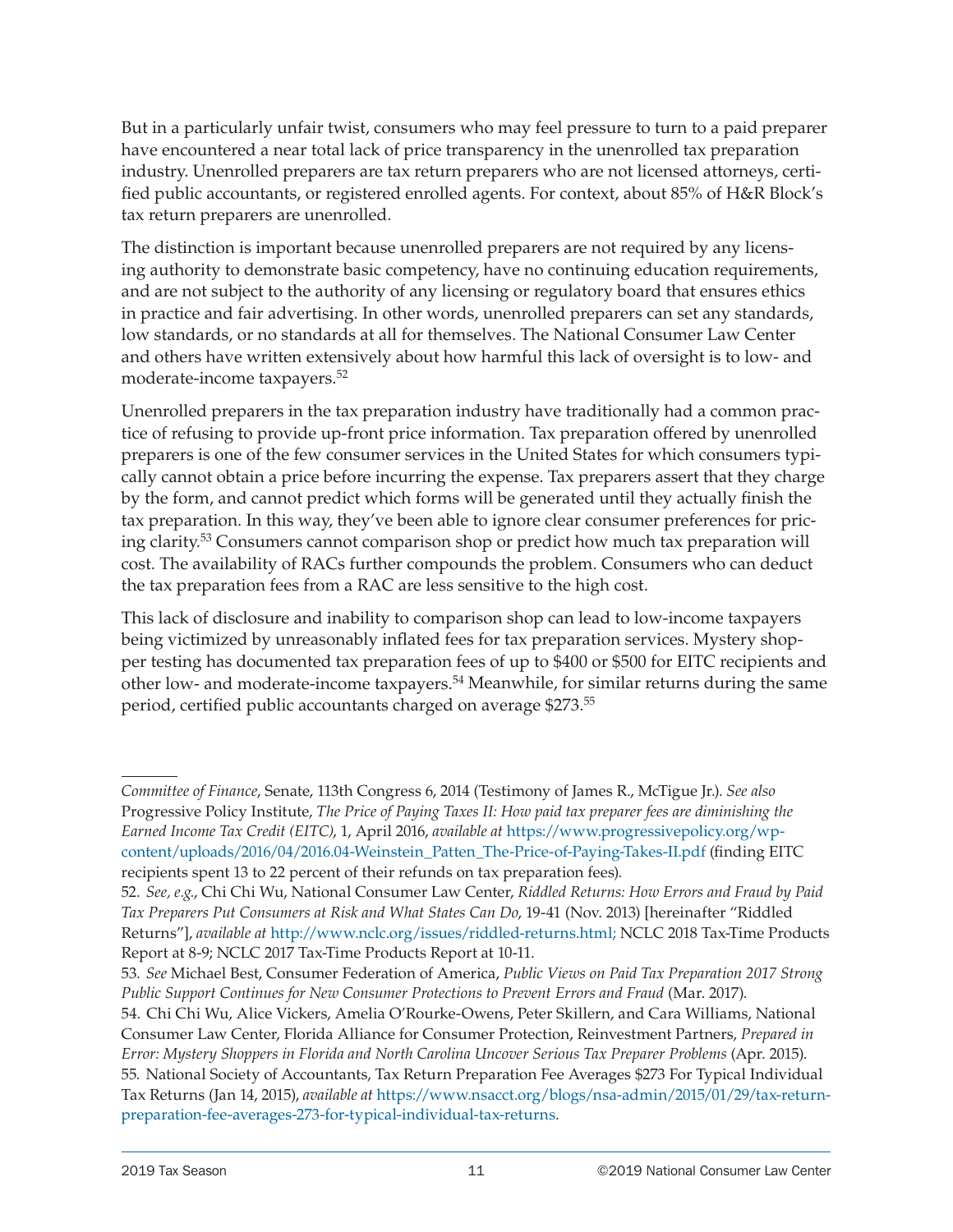NCLC, in its Model Individual Tax Preparer Regulation Act, includes a provision that would require paid preparers to provide a standard disclosure of their fees in the form of a table.<sup>56</sup> More information on excessive tax preparation fees and the need for better pricing disclosure is available in prior NCLC reports,<sup>57</sup> and by other advocacy groups.<sup>58</sup>

#### *Blazing a New Path*

In what may prove to be a transformative development in the commercial tax preparation industry, H&R Block this year broke away from the industry norm to launch a transparent

H&R Block this year broke away from the industry norm to launch a transparent pricing program.

pricing program.59 Under the new program, taxpayers can determine the base price for their returns at the outset. From there, an in-store price list by form will permit most taxpayers to compute the cost of the return preparation before work ever begins.

H&R Block's move could be the important first step towards open competition in this industry. Pricing clarity would permit consumers to comparison shop and make better-informed decisions before purchasing the service. This could also move pricing more

into alignment with the consistently lower rates offered by regulated, credentialed preparers. Indeed, when H&R Block announced its pricing transparency initiative, it also announced that it was lowering tax preparation fees for many taxpayers. $60$ 

The other major tax preparation chains continued to operate under the old, opaque scheme, keeping consumers in the dark until after the return was prepared. It remains to be seen whether they can carry on with this practice in light of H&R Block's bold move.

<sup>56.</sup> Riddled Returns at 19-41.

<sup>57.</sup> See, e.g., Chi Chi Wu and Tom Feltner, National Consumer Law Center and Consumer Federation of America, *It's a Wild World: Consumers at Risk from Tax-Time Financial Products and Unregulated Preparers*, at 16-18 (Feb. 2014); Chi Chi Wu and Jean Ann Fox, National Consumer Law Center and Consumer Federation of America, *The Party's Over for Quickie Tax Loans: But Traps Remain for Unwary* Taxpayers 14-17 (Feb. 2012).

<sup>58.</sup> David Rothstein and Rachel Black, New America, Improving The Tax Preparation Experience, Feb. 11, 2015, *available at* [http://www.newamerica.org/asset-building/improving-the-tax-preparation](http://www.newamerica.org/asset-building/improving-the-tax-preparation-experience)[experience](http://www.newamerica.org/asset-building/improving-the-tax-preparation-experience); David Rothstein, Policy Matters Ohio, Improving Tax Preparation With a Model Fee Disclosure Box, June 2013, *available at* [www.policymattersohio.org/wp-content/uploads/2013/06/](http://www.policymattersohio.org/wp-content/uploads/2013/06/FeeDisclosure_Jun2013.pdf) [FeeDisclosure\\_Jun2013.pdf](http://www.policymattersohio.org/wp-content/uploads/2013/06/FeeDisclosure_Jun2013.pdf).

<sup>59.</sup> Press Release, "H&R Block announces upfront, transparent prices for all tax prep," Oct. 29, 2018, *available at* <https://investors.hrblock.com/node/26236/pdf>.

<sup>60.</sup> James Dornbrook, *Kansas City Business Journal*, "H&R Block CEO: New transparent pricing 'all about removing the mystery'" (Oct. 29, 2018) *available at* [https://www.bizjournals.com/kansascity/](https://www.bizjournals.com/kansascity/news/2018/10/29/hr-block-ceo-jeff-jones-transparency-pricing.html) [news/2018/10/29/hr-block-ceo-jeff-jones-transparency-pricing.html](https://www.bizjournals.com/kansascity/news/2018/10/29/hr-block-ceo-jeff-jones-transparency-pricing.html) (visited Mar. 15, 2019)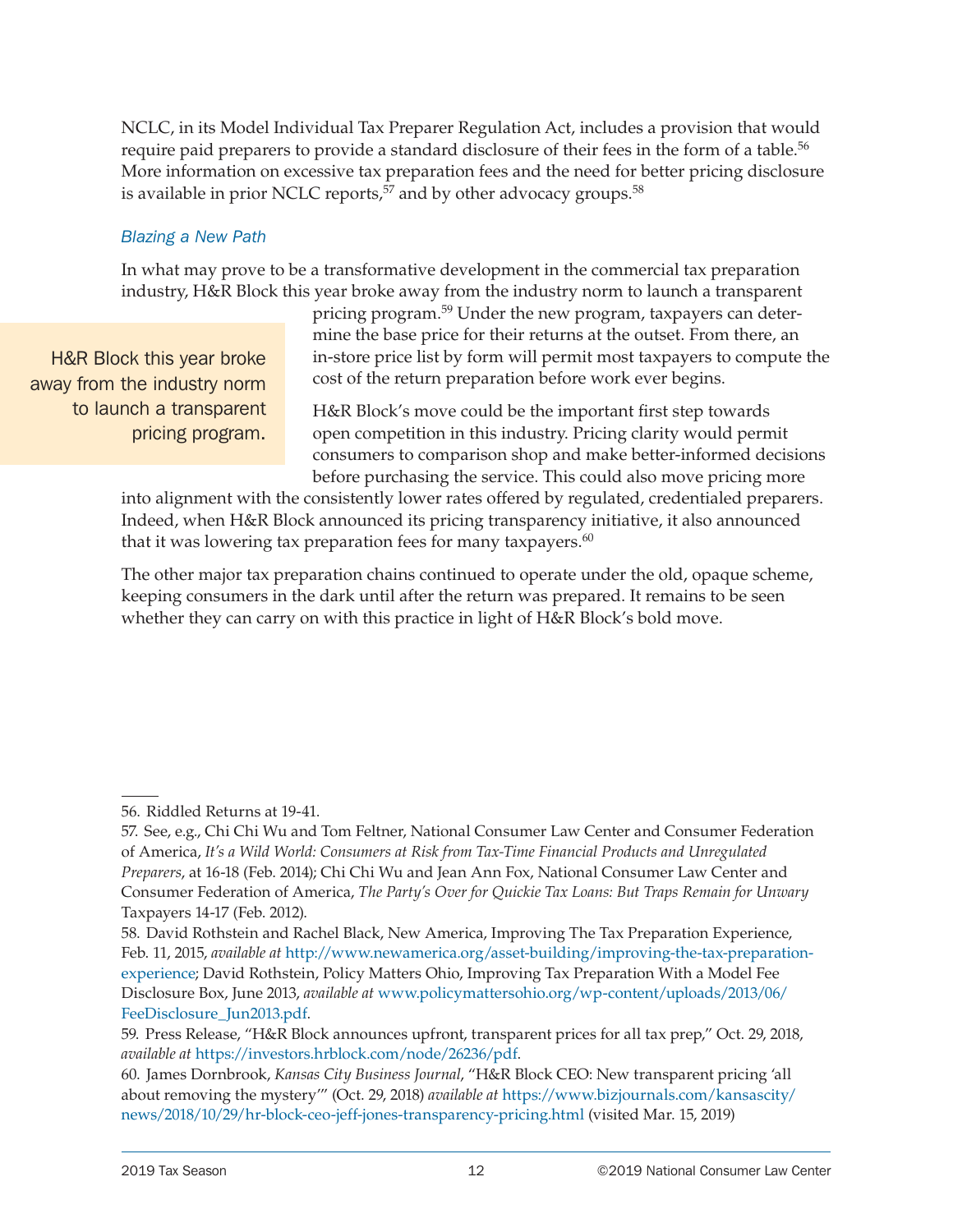### <span id="page-14-0"></span>III. TAX-TIME FINANCIAL PRODUCTS EVOLVE AND PROLIFERATE

If the PATH Act delay was a major driver for RALs and RACs in recent years, then the parade of media articles in the early part of tax filing season excitedly predicting additional delays as a result of the protracted government shutdown may be a bonanza for lenders.<sup>61</sup> One survey found that  $66\%$  of Americans believe the shutdown will cause refund delays.<sup>62</sup> This provides a strong incentive to turn to RALs and RACs.

Unfortunately, RAL and RAC data about the 2019 filing season may be a long time in coming. This report is unable to provide even 2018 data due to a recent change in IRS policy on datasharing. In a surprise departure from past practice, the IRS has decided that it will only share data to watchdog groups through its Statistics on Income unit, which releases data at a more delayed pace.

The limited available data for the 2018 and 2019 filing season comes from H&R Block and MetaBank. Block reported 1.2 million RAL applications in 2018,<sup>63</sup> which was a 14% increase from 2017.<sup>64</sup> Based on the 14% increase in H&R Block RAL applications, we estimate that about 1.9 million taxpayers overall in the U.S. applied for RALs in 2018. In 2019, slightly under 1 million H&R Block customers applied for RALs, which was a more than  $16\%$  dip.<sup>65</sup> This may not reflect an overall decrease in RAL applications, though. It could mean that some H&R Block customers may be seeking out the more costly interest-bearing RALs for higher amounts offered by other lenders and preparers. MetaBank reported an 18% increase in its 2019 RAL sales.<sup>66</sup>

### A. RALs Continue to Evolve

In the past, RALs were the prominent tax-time financial product. RALs were loans made by banks, with tax preparers acting as facilitators, that were secured by and repaid directly from the proceeds of a consumer's tax refund. RALs featured fees that translated into triple-digit

<sup>61.</sup> *See, e.g.*, Damian Palleta and Erica Werner, *Washington Post*, "Millions Face Delayed Tax Refunds, Cuts To Food Stamps as White House Scrambles to Deal With Shutdown's Consequences" (Jan. 4, 2019) *available at* [https://www.washingtonpost.com/business/economy/millions-face-delayed-tax-refunds](https://www.washingtonpost.com/business/economy/millions-face-delayed-tax-refunds-cuts-to-food-aid-as-white-house-scrambles-to-deal-with-shutdown/2019/01/04/b5b58616-0fa3-11e9-8938-5898adc28fa2_story.html?utm_term=.7694a4b56780)[cuts-to-food-aid-as-white-house-scrambles-to-deal-with-shutdown/2019/01/04/b5b58616-0fa3-11e9-8938-](https://www.washingtonpost.com/business/economy/millions-face-delayed-tax-refunds-cuts-to-food-aid-as-white-house-scrambles-to-deal-with-shutdown/2019/01/04/b5b58616-0fa3-11e9-8938-5898adc28fa2_story.html?utm_term=.7694a4b56780) [5898adc28fa2\\_story.html?utm\\_term=.7694a4b56780.](https://www.washingtonpost.com/business/economy/millions-face-delayed-tax-refunds-cuts-to-food-aid-as-white-house-scrambles-to-deal-with-shutdown/2019/01/04/b5b58616-0fa3-11e9-8938-5898adc28fa2_story.html?utm_term=.7694a4b56780) Some similar predictions continued into the filing season, even after published IRS data began to show processing and refund rates approaching those of prior years. *See, e.g.*, Rachel DePompa, *KAIT8 News*, "Tax Refunds May be Delayed Due to IRS Backlog" (Feb. 21, 2019) *available at* [http://www.kait8.com/2019/02/22/tax-refunds-may-be-delayed-due-irs-backlog/.](http://www.kait8.com/2019/02/22/tax-refunds-may-be-delayed-due-irs-backlog/) 62. Maurie Backman, Motley Fool, "Will the Government Shutdown Delay Your Tax Refund This Year? 66% of Americans Think Yes" (Feb. 8, 2019) *available at* [https://www.fool.com/retirement/2019/02/08/](https://www.fool.com/retirement/2019/02/08/will-the-government-shutdown-delay-your-tax-refund.aspx) [will-the-government-shutdown-delay-your-tax-refund.aspx](https://www.fool.com/retirement/2019/02/08/will-the-government-shutdown-delay-your-tax-refund.aspx).

<sup>63.</sup> H&R Block, Inc., H&R Block CEO Jeffrey Jones on Q3 2018 Results—Earnings Call Transcript, Mar. 6, 2018, *available at* <http://www.seekingalpha.com/>.

<sup>64.</sup> NCLC 2018 Tax-Time Products Report at 13 (1.1 million applications in 2017).

<sup>65.</sup> H&R Block, Inc., H&R Block CEO Jeffrey Jones on Q3 2018 Results – Earnings Call Transcript, Mar. 6, 2018, *available at* <http://www.seekingalpha.com> (just under 1 million RAL applications in 2019). 66. Press Release, "MetaBank Provides 2019 Tax Season Update," Mar. 5, 2019, *available at* [http://www](http://www.metafinancialgroup.com/news-releases/news-release-details/metabankr-provides-2019-tax-season-update) [.metafinancialgroup.com/news-releases/news-release-details/metabankr-provides-2019-tax-season-update.](http://www.metafinancialgroup.com/news-releases/news-release-details/metabankr-provides-2019-tax-season-update)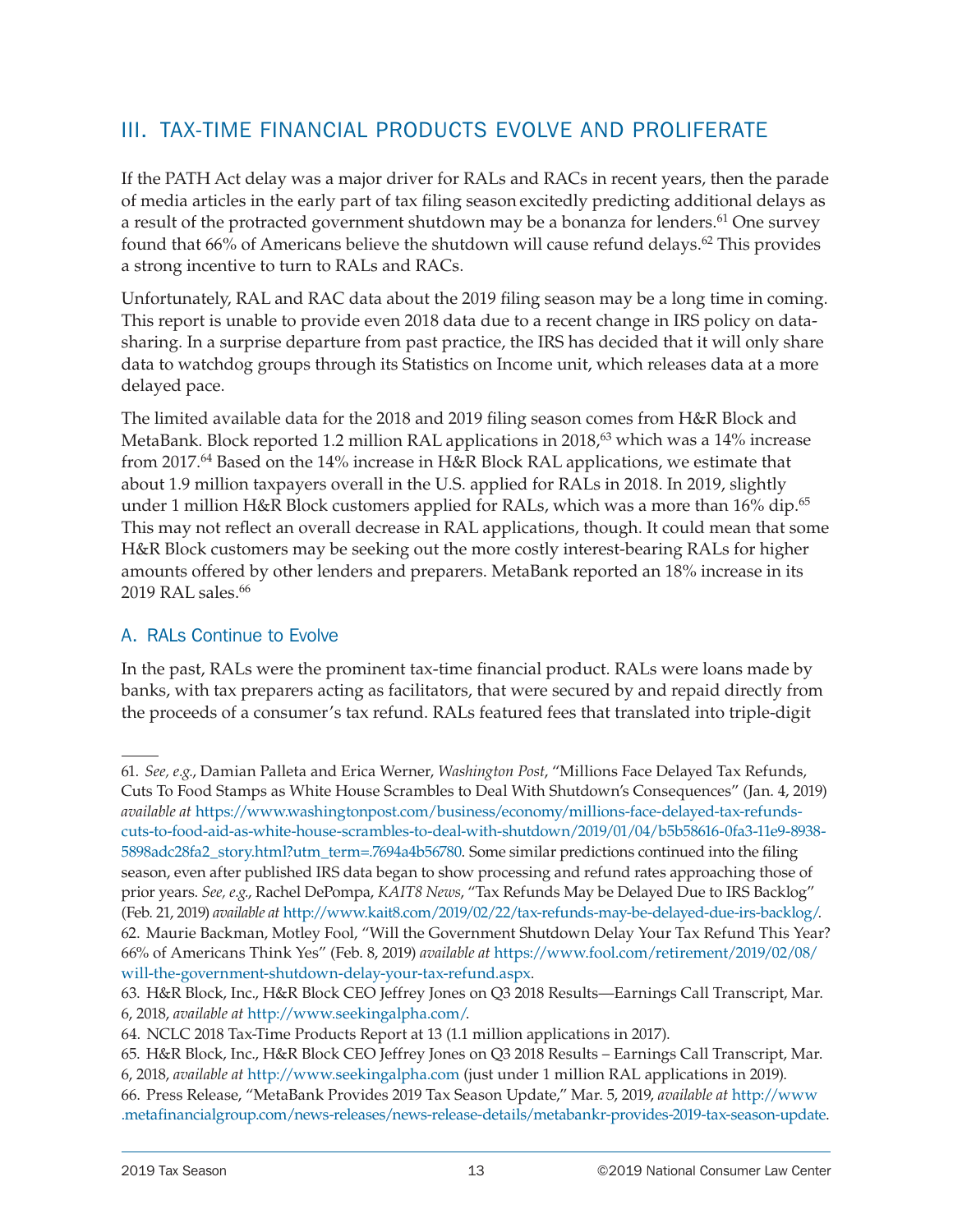Annual Percentage Rates (APRs) and diverted significant portions of taxpayers' refunds into the pockets of banks and preparers. Between 2009 and 2012, all of the banks that made these high cost loans either stopped voluntarily or were forced out by federal regulators.<sup>67</sup> Although these traditional RALs are largely a thing of the past, consumers still need to be careful at tax time.

Tax preparers and lenders have again re-vamped RAL offerings in the ongoing quest to capture as much of taxpayers' refunds as possible. Taxpayers seeking one of last year's "no-fee" RALs may be offered an interest-bearing loan instead this year. One way that some lenders may promote their interest-bearing loans is by having a single process to apply for both kinds of loans, guaranteeing that consumers who qualify will also be offered interest-bearing RALs even if they only came in seeking no-fee RALs. As discussed next, applications may result in the offer of a "no-fee" RAL, an interest-bearing RAL, or in many cases, no loan at all.

### *"No-Fee" RALs*

After a period of relative obsolescence, RALs made a comeback a few years ago in a different form: the "no-fee" RAL. These second generation RALs dominated the market in 2017, when demand for them tripled over the prior year.<sup>68</sup> They were marketed as not imposing costs or risks to borrowers.

With a no-fee RAL, the taxpayer borrows a limited amount when filing a tax return. Lenders call these "advances," but they are actually loans secured by the anticipated tax refund. Lenders promised not to pursue collection if the IRS doesn't disburse the refund. In 2017, about 1.7 million taxpayers applied for RALs, most of which we assume were "no-fee" RALs.

While these loans purported not to impose a fee or interest charge on the consumer, they still had risks and costs. For example, lenders charged preparers a fee on each approved "no-fee" RAL, which gave tax preparers an incentive to recoup it from the consumer. EPS Tax Solutions and River City Bank offer preparers the option to enroll in kickback programs that charge consumers a higher price for a related product, the Refund Anticipation Check  $(RAC)$ .<sup>69</sup> The higher RAC fee charged by these programs coupled with the kickback paid to the preparer can shift some or all of the preparer's RAL fee to the consumer. Assuming most consumers who take no-fee RALs also take RACs, this provides a sneaky way for preparers to defray their own costs on the backs of the taxpayer.

There were reports last season of preparers recouping fees by inflating tax preparation costs in the form of add-on junk fees.<sup>70</sup> With the lack of fee transparency still so prominent in the

<sup>67.</sup> For a history of these high-cost RALs *see* Chi Chi Wu, Tom Feltner, and Jean Ann Fox, National Consumer Law Center and Consumer Federation of America, *Something Old, Something New in Tax-Time Financial Products: Refund Anticipation Checks and Quickie Tax Loans* 2-3 (Feb. 2013) [hereinafter "NCLC 2013 Tax-Time Products Report"].

<sup>68.</sup> National Taxpayer Advocate 2017 Report to Congress at 27.

<sup>69.</sup> EPS, e-Bonus, <https://www.epstax.net/e-bonus.html>(visited Mar. 21, 2019); River City Bank, New and Improved 2019 Freedom Advance, https://www.rcbtaxdivision.com/pricing.aspx (visited Mar. 21, 2019). A RAC is neither a refund, nor a check. See below at III(B) for a discussion of RACs.

<sup>70.</sup> Kimberly Pierceall, *The Virginian-Pilot*, "No fees for that \$3,250 refund advance loan from Liberty Tax? Think again" (Mar. 2, 2018), *available at* [https://pilotonline.com/business/consumer/article\\_](https://pilotonline.com/business/consumer/article_4accf2f9-b76a-5ce0-9404-2138eca89d5d.html)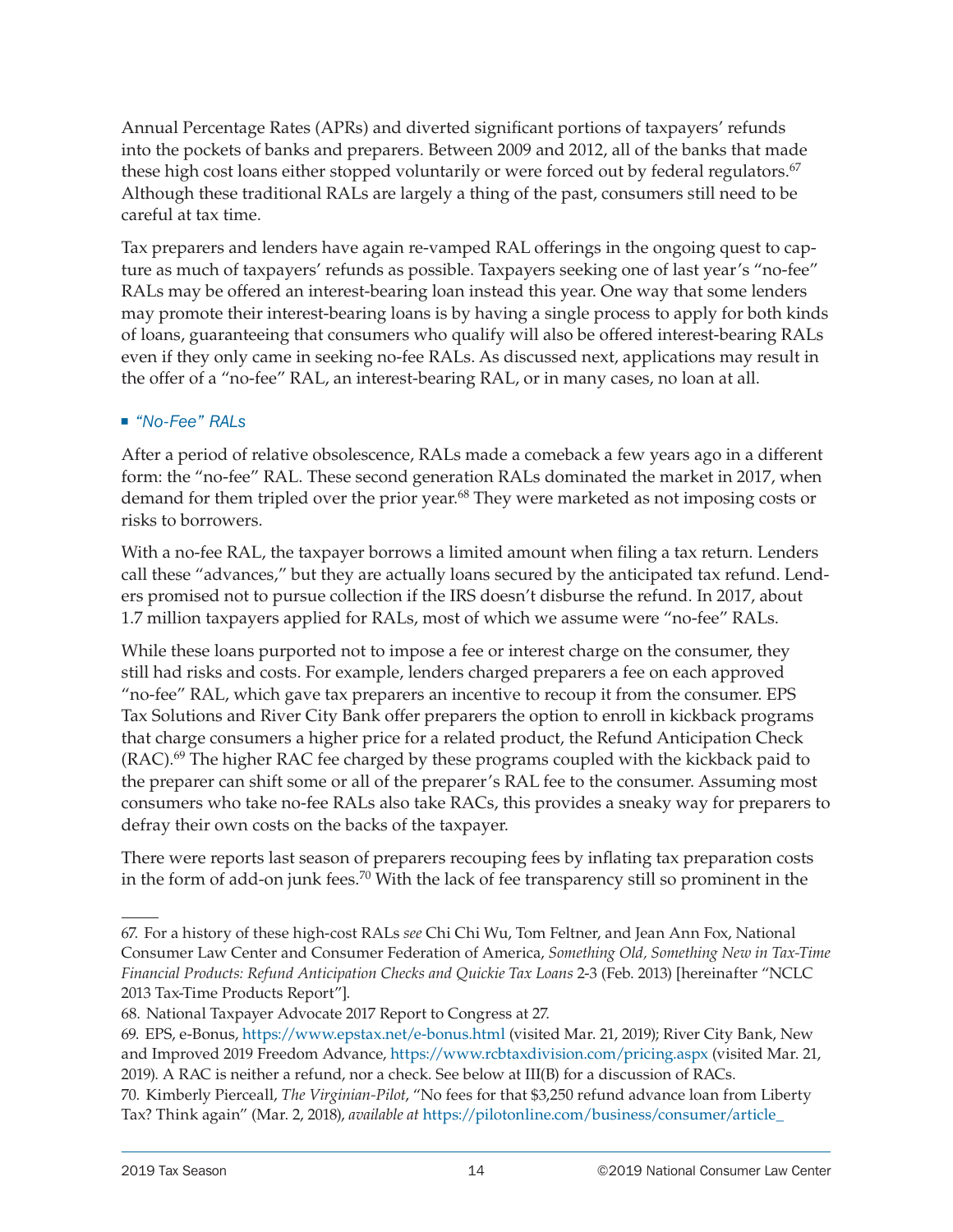tax preparer industry, there are endless opportunities for preparers to recoup these fees from consumers even if a lender may expressly forbid it.<sup>71</sup>

Finally, even if this year's "no-fee" RAL is truly cost free, its true purpose may be more in the nature of a Trojan horse into the wallets of consumers. This is because lenders ply applicants with other fee-generating products, such as prepaid cards and interest-bearing RALs, as discussed next. And since consumers might need to choose between a no-fee RAL for a smaller loan amount or the interest-charging RAL in a much higher loan amount, we may see more of the costly RALs this year.

### *Interest-bearing RALs put consumers back on the hook*

Lenders have raised the stakes this year, offering much larger RALs on the condition that consumers forgo the "no-fee" RAL in favor of one that does charge interest. These RALs impose interest on the full amount of the loan and in some cases charge origination fees. Some lenders,

such as River City Bank, have gone so far as to *lower* the amount consumers can borrow under their "no-fee" RAL program, which may push consumers into interest-bearing RALs. H&R Block is the only major tax preparation chain that has refrained from moving into the interest-bearing RAL market, sticking instead with its maximum \$3,000 "no-fee" RAL.

Although the interest rates for these RALs slide in at or just under the traditional usury cap of 36%, a closer look reveals that a true "all-in" APR could be higher in some cases. For example, in the case of River City Bank's interest-bearing RAL, the advertised interest rate of 27.04% leaves a loan origination fee out of the APR computation (the amount of this fee is unknown).

H&R Block is the only major tax preparation chain that has refrained from moving into the interest-bearing RAL market, sticking instead with its maximum \$3,000 "no-fee" RAL.

Another problem with RALs generally is that consumers must electronically file their returns with the preparer *before* they can receive a decision on the RAL request. Based on past dealings, consumers may have an expectation of approval. But since these RAL applications appear to be subject to some amount of underwriting, including a credit report and credit score check, taxpayers who qualified in the past may no longer qualify. By the time the RAL is later rejected, the consumer is tethered to the preparer.

These timing issues provide a strong incentive for preparers to give oral assurances that taxpayers will qualify for loans when they may have little or no basis to know whether they actually will be approved. The banks are responsible for all underwriting of these loans. Many early filers are reporting deceptive "pre-qualification" notices, in-office assurances of approval, and misrepresentations about the credit requirements that induced them to commit to a preparer - only to later be notified their RAL application was rejected or approved for a minimal amount.<sup>72</sup> As one disappointed consumer who was turned down for a RAL said on a

#### [4accf2f9-b76a-5ce0-9404-2138eca89d5d.html.](https://pilotonline.com/business/consumer/article_4accf2f9-b76a-5ce0-9404-2138eca89d5d.html)

<sup>71.</sup> See above at II(B) for a discussion of fee transparency.

<sup>72.</sup> *See, e.g.*, Susan Tompor, *Detroit Free Press,* "Tax Refund Advance Often Too Good To Be True: What to Know" Jan. 25, 2019, *available at* [https://www.freep.com/story/money/personal-finance/susan](https://www.freep.com/story/money/personal-finance/susan-tompor/2019/01/25/tax-refund-advance-loan/2643982002/)[tompor/2019/01/25/tax-refund-advance-loan/2643982002/](https://www.freep.com/story/money/personal-finance/susan-tompor/2019/01/25/tax-refund-advance-loan/2643982002/). Online complaint boards are replete with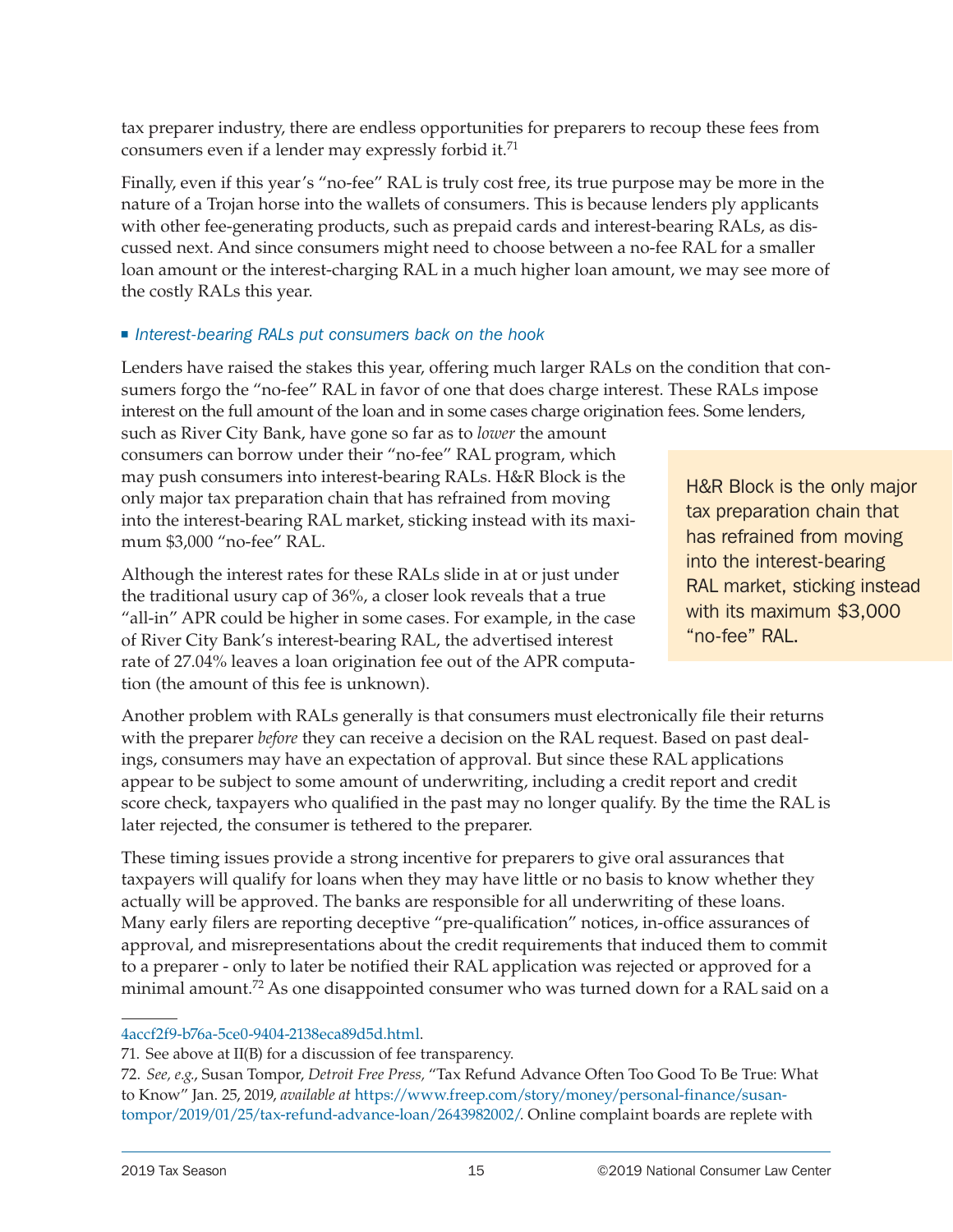complaint forum, "Obviously if my credit was good I wouldn't need to ask for the RAL in the first place."73

Last years' no-fee RALs were "non-recourse," according to lenders.<sup>74</sup> With a non-recourse refund anticipation loan, a consumer does not have to repay if the tax refund is not disbursed as expected or is not adequate to fully repay the loan. This year, a spokesperson for H&R Block told a reporter that the loans are "generally non-recourse" but that H&R Block may collect under some limited circumstances.<sup>75</sup> Certainly the lenders consider the loans to be nonrecourse,76 but it's not clear whether preparers have any incentive to encourage their clients to repay when an anticipated refund falls short.

Lenders offering RALs this year include:

- **MetaBank**, which makes RALs available through its EPS, Refund Advantage, and Specialty Consumer Services divisions.77 MetaBank offers RALs through its network of over 10,000 tax return preparers.78 MetaBank provides RALs for Jackson Hewitt, offering a no-fee RAL of up to \$3,500 and a "Go Big Refund Advance" of between \$1,000 and \$7,000 at 35.9% APR.<sup>79</sup> The interest on the Go Big loan product is capped at  $45 \text{ days}$ .<sup>80</sup>
- **Axos Bank**<sup>81</sup> is the RAL lender for H&R Block. H&R Block offers no-fee RALs through Axos in increments of \$500, \$750, \$1,250 or \$3,000.82
- **River City Bank** offers a "no-fee" RAL of up to \$1,000, down from \$1,750 last year.83 Taxpayers may be offered an alternative interest-bearing loan of \$2,000, \$3,000, or \$5,000, with an APR of 26.07% *plus* an undisclosed loan origination fee.84

84. *Id.*

similar stories. *See, e.g.,* [https://www.consumeraffairs.com/finance/jackson\\_hewitt.html?page=4](https://www.consumeraffairs.com/finance/jackson_hewitt.html?page=4)*.* 73. <https://metabank.pissedconsumer.com/metabank-is-a-joke-201801241175686.html> (visited Feb. 14, 2019).

<sup>74.</sup> NCLC 2018 Tax-Time Products Report at 2-5.

<sup>75.</sup> Tobie Stanger, *Consumer Reports*, "Should You Apply for a Tax Refund Advance?" Jan. 17, 2019, *available at* [https://www.consumerreports.org/taxes/tax-refund-advance-should-you-apply/.](https://www.consumerreports.org/taxes/tax-refund-advance-should-you-apply/) 76. *See, e.g.,* MetaBank 2018 10-K at 12.

<sup>77.</sup> MetaBank 2018 10-K at 4.

<sup>78.</sup>*Id.*

<sup>79.</sup> Press Release, "Jackson Hewitt® Leads Refund Advance Category by Giving Qualified Clients More Refund Advance Choices," Dec. 3, 2018, *available at* [http://www.jacksonhewitt.com/newsroom/](http://www.jacksonhewitt.com/newsroom/media-releases/jackson-hewitt-leads-the-refund-advance-category-by-giving-qualified-clients-more-refund-advance-choices/) [media-releases/jackson-hewitt-leads-the-refund-advance-category-by-giving-qualified-clients-more-refund](http://www.jacksonhewitt.com/newsroom/media-releases/jackson-hewitt-leads-the-refund-advance-category-by-giving-qualified-clients-more-refund-advance-choices/)[advance-choices/.](http://www.jacksonhewitt.com/newsroom/media-releases/jackson-hewitt-leads-the-refund-advance-category-by-giving-qualified-clients-more-refund-advance-choices/)

<sup>80.</sup> *Id*.

<sup>81.</sup> Axos was formerly known known as BofI Bank. BofI Holdings, Inc., *2018 Form 10-K: Annual Report Pursuant to Section 13 or 15(d) of the Securities Exchange Act of 1934*, at 26. [hereinafter "BofI 2018 Form 10-K"].

<sup>82.</sup> H&R Block, Refund Advance[,](about:blank) <https://www.hrblock.com/offers/refund-advance/>(visited Mar. 16, 2019).

<sup>83.</sup> River City Bank, New and Improved 2019 Freedom Advance, [https://www.rcbtaxdivision.com/](https://www.rcbtaxdivision.com/pricing.aspx) [pricing](https://www.rcbtaxdivision.com/pricing.aspx)*.aspx* (visited Feb. 11, 2019).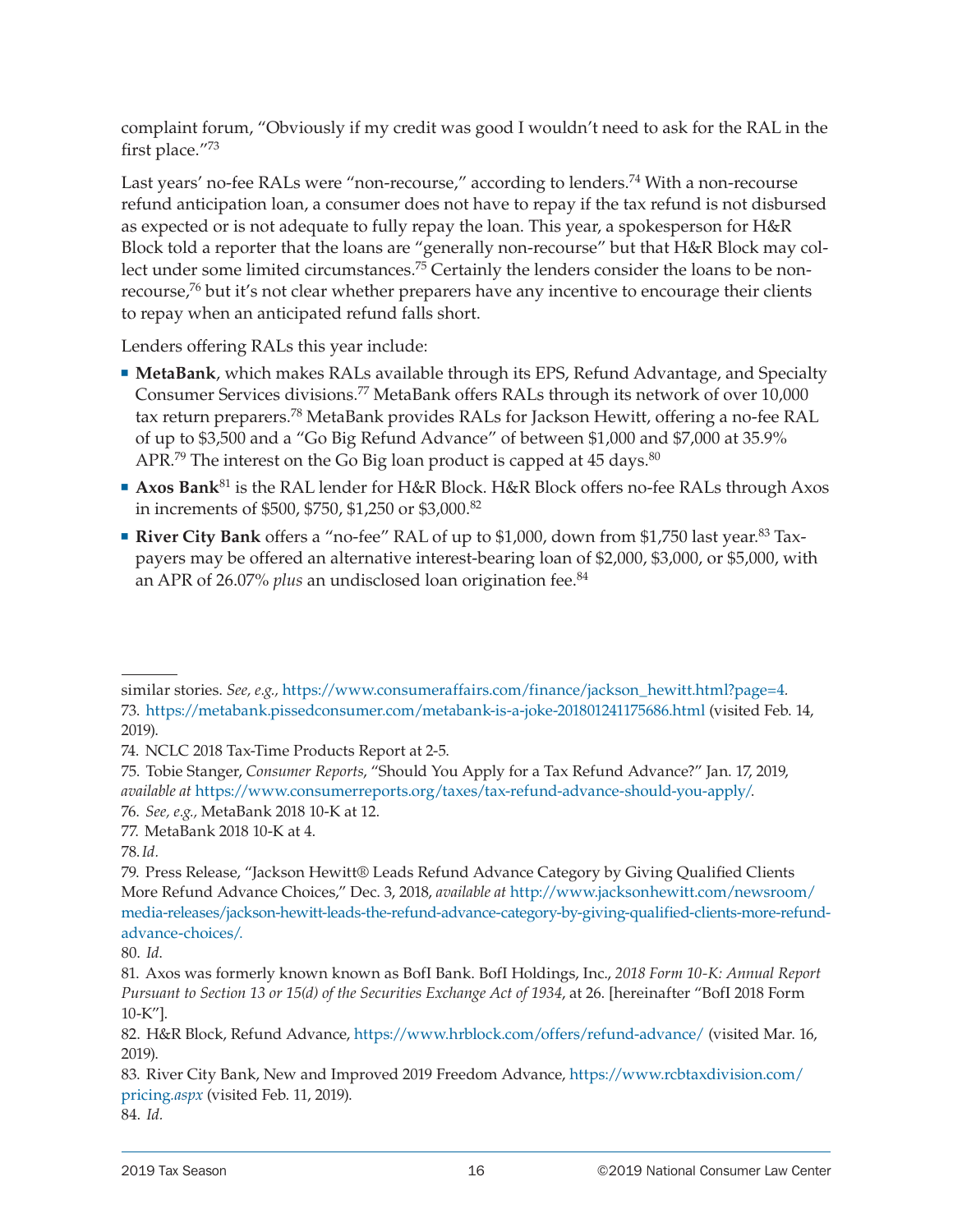- <span id="page-18-0"></span> **Santa Barbara Tax Products Group** (SBTPG) offers interest-free RALs of \$500 or 25% of the expected tax refund, up to  $$2,000$ .<sup>85</sup> MetaBank is the official lender for this product.<sup>86</sup> In addition SBTPG and MetaBank offer an interest-bearing loan option for 50% or 75% of the expected tax refund, up to \$6,000. They've raised the interest rate this year to 36%.<sup>87</sup>
- **Republic Bank & Trust** is offering RALs of \$500, \$1,500, \$2,000, \$3,000, and \$6,000, which it calls the 'Easy Advance.'<sup>88</sup> These RALs are offered through independent preparers, who pay a fee for each approved loan. The loans additionally impose an interest charge on consumers of "less than 36%."<sup>89</sup> Republic is the RAL lender for Liberty Tax.<sup>90</sup> It also makes preseason or "paystub" RALs for Jackson Hewitt.<sup>91</sup>

### B. Refund Anticipation Checks

Refund Anticipation Checks (RACs), commonly called "Refund Transfers" in the industry, remain the most common tax-time financial product. With a RAC, the preparer receives the refund in a temporary bank account, deducts the tax preparation fee and any other authorized fees, and then disburses what's left to the consumer, often on a prepaid card.

Consumers may not understand that choosing a RAC does not deliver the refund more quickly. Instead, it basically works as a short-term loan of the tax return preparation fee, allowing the consumer to "borrow" the amount of the fee until the refund arrives. At least two courts have held that a RAC constitutes a loan of the tax preparation fee, and thus RAC fees are finance charges under the Truth in Lending Act.92

Given that 4 in 10 Americans would not be able to come up with \$400 to pay an unexpected expense, one can understand why some consumers might end up borrowing money to pay tax preparation fees.<sup>93</sup> But a RAC is an expensive loan. Average RAC fees hover around \$30 to \$40. A consumer who pays \$40 to defer a tax preparation fee of \$300 for three weeks could be seen as paying an annual percentage rate (APR) of 232% for a short-term loan to pay this fee.

<sup>85.</sup> Santa Barbara Tax Products Group, FastCash ADVANCE, [www.sbtpg.com/fastcash-advance](http://www.sbtpg.com/fastcash-advance) (visited Mar. 17, 2019).

<sup>86.</sup> *Id.*

<sup>87.</sup> *Id.*

<sup>88.</sup> Republic Bank & Trust, Will You Be Printing \$6,000 Advance Checks on January 2nd? Republic EROs will!, <https://www.republicrefund.com/Products/EASYAdvance.aspx> (visited Mar. 16, 2019). 89. Republic Bancorp, *2018 Form 10-K: Annual Report Pursuant to Section 13 or 15(d) of the Securities Exchange Act of 1934* at 48.

<sup>90.</sup> Liberty Tax Service, Refund and Product Options, [https://www.libertytax.com/services/refund](https://www.libertytax.com/services/refund-options/)[options/](https://www.libertytax.com/services/refund-options/) (visited Mar. 16, 2019).

<sup>91.</sup> For an explanation of paystub RALs, see Chi Chi Wu and Jean Ann Fox, National Consumer Law Center and Consumer Federation of America, *Pay Stub and Holiday RALs: Faster, Costlier, Riskier in the Race to the Bottom* (Nov. 2008) [NCLC 2008 Tax-Time Report"], *available at* [www.nclc.org/images/pdf/](http://www.nclc.org/images/pdf/high_cost_small_loans/ral/paystub_ral_report.pdf) [high\\_cost\\_small\\_loans/ral/paystub\\_ral\\_report.pdf.](http://www.nclc.org/images/pdf/high_cost_small_loans/ral/paystub_ral_report.pdf)

<sup>92.</sup> United States v. ITS Fin., LLC, 2013 WL 5947222 (S.D. Ohio Nov. 6, 2013); People v. JTH Tax, Inc., 212 Cal. App. 4th 1219, 151 Cal. Rptr. 3d 728 (2013).

<sup>93.</sup> FTC, *Report on the Economic Well-Being of U.S. Households in 2017*, 2 (May 2018) *available at* [https://](https://www.federalreserve.gov/publications/files/2017-report-economic-well-being-us-households-201805.pdf) [www.federalreserve.gov/publications/files/2017-report-economic-well-being-us-households-201805.pdf](https://www.federalreserve.gov/publications/files/2017-report-economic-well-being-us-households-201805.pdf).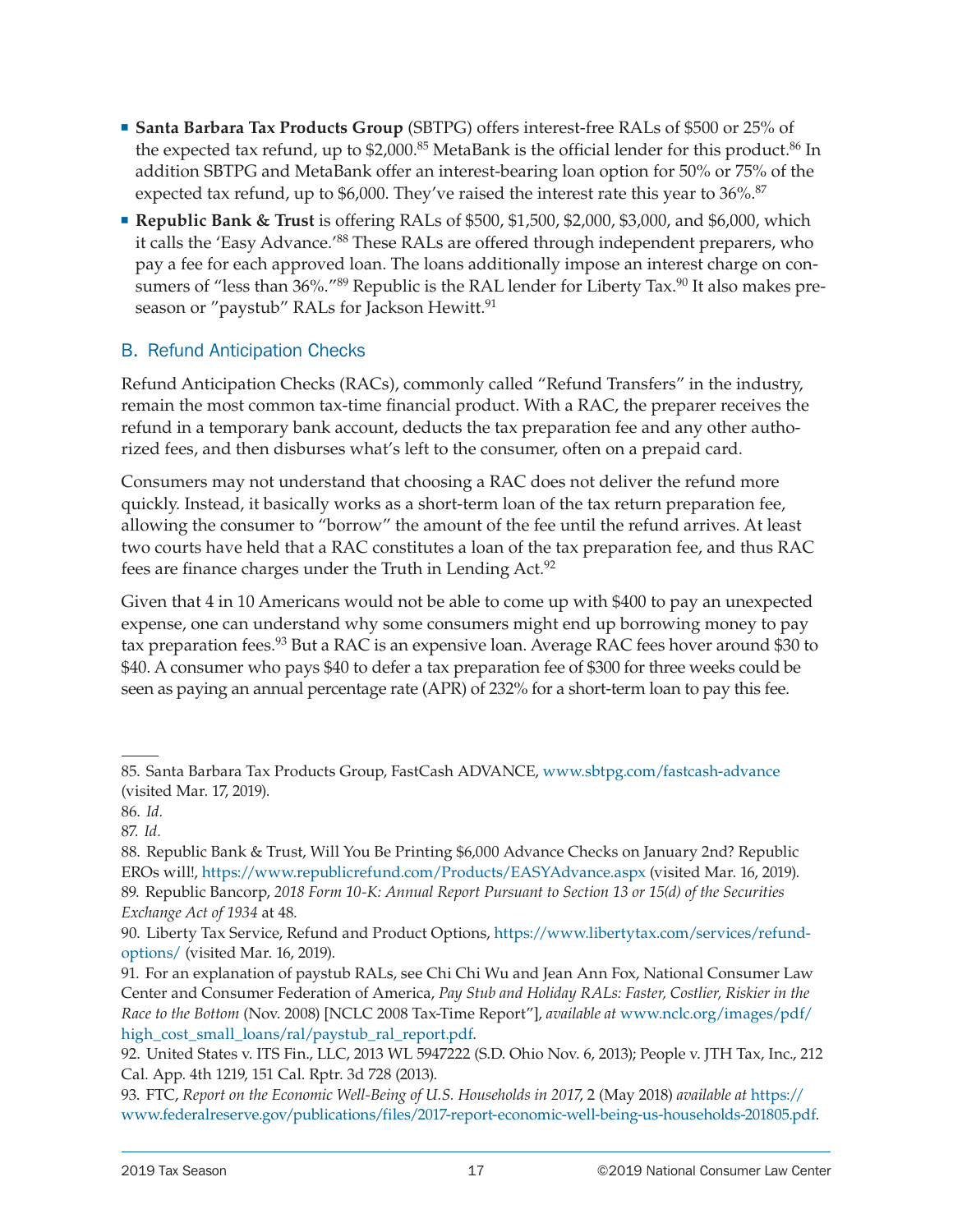As shown below in the list of sample RAC fees, a RAC can be very expensive. Consumers presented with a high-cost RAC should carefully weigh the cost against the benefit of defer-

About 20.5 million lowto moderate-income taxpayers turned to RACs in 2017, spending over \$500 million on them.

ring the tax preparation fee for a few weeks and using a temporary bank account that is open for only a few days.

About 20.5 million low- to moderate-income taxpayers turned to RACs in 2017, spending over \$500 million on them.<sup>94</sup> In addition to the RAC fee itself, many tax preparers charge add-on fees, such as "document processing" or e-filing fees, discussed in earlier reports on tax-time products.95 This can significantly add to the expense of a RAC.

Finally, by permitting payment of the tax preparation fee out of the refund when it arrives, RACs make taxpayers less sensitive to the high costs of tax preparation. The problems with lack of transparency in tax preparation fees are discussed earlier at Section II(B) and in earlier reports on tax-time products.<sup>96</sup>

2019 sample RAC fees include:

- **H&R Block** charges \$39.95 for a RAC of the federal refund delivered on an Emerald Card (H&R Block's prepaid card product) or via direct deposit, or \$64.95 for a RAC delivered via paper check. H&R Block does not impose a charge for a RAC of the state refund.<sup>97</sup>
- **Santa Barbara Tax Products Group** charges \$29.95 for a RAC of the federal refund if delivered on a Wal-Mart Money prepaid card or \$39.95 if not. It also charges \$10 for a RAC of the state refund.<sup>98</sup>
- **Jackson Hewitt** stopped publicizing the cost of its RACs this year. Last year it charged \$38.95 for a federal refund RAC and \$49.95 for a state refund RAC, plus a \$20 "data and document storage fee."99
- **Republic Bank & Trust** charges either \$29 or \$39 for a RAC of the federal refund. The price depends on the preparer's software and on whether the preparer wants to charge the lower price and receive nothing, or charge a higher price and receive an \$8-\$10 kickback. There is an additional fee of either \$3 or \$10 for a subsequent deposit, i.e., a state refund RAC. Additional kickbacks are available to preparers who convince taxpayers to receive funds on Republic's Netspend® Visa® Prepaid Card.100

<sup>94. 2018</sup> Tax-Time Products Report at 5

<sup>95.</sup> *See, e.g.*, Chi Chi Wu and Tom Feltner, National Consumer Law Center and Consumer Federation of America, *It's a Wild World: Consumers at Risk from Tax-Time Financial Products and Unregulated Preparers*, at 11-12 (Feb. 2014) [hereinafter "NCLC 2014 Tax-Time Products Report"].

<sup>96.</sup> *See, e.g.*, NCLC 2014 Tax-Time Products Report at 16-19; Chi Chi Wu and Jean Ann Fox, National Consumer Law Center and Consumer Federation of America, *The Party's Over for Quickie Tax Loans: But Traps Remain for Unwary Taxpayers,* at 14-17 (Feb. 2012).

<sup>97.</sup> H&R Block, Refund Transfer: Pay Nothing Out-of-Pocket, [https://www.hrblock.com/financial](https://www.hrblock.com/financial-services/tax-refund-payment/)[services/tax-refund-payment/](https://www.hrblock.com/financial-services/tax-refund-payment/) (visited Feb. 10, 2019).

<sup>98.</sup> Santa Barbara Bank & Trust, Refund Transfer, <https://www.sbtpg.com/refund-transfer/> (visited Feb. 10, 2019).

<sup>99.</sup> Jackson Hewitt, Chicago Tax Preparation Disclosure, 2018.

<sup>100.</sup> Republic Bank & Trust, Pricing Plans, https://www.republicrefund.com/products/pricing-plans.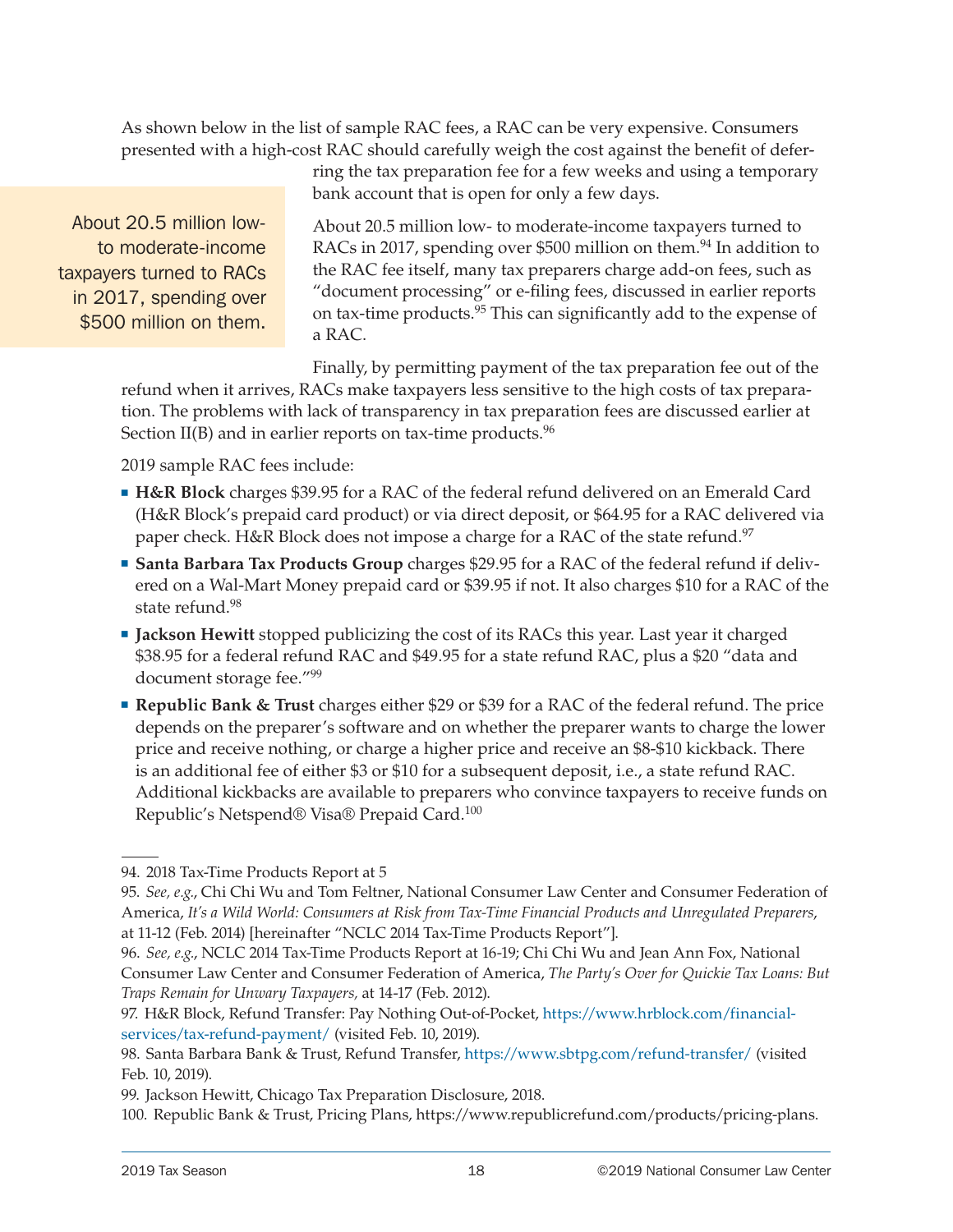- <span id="page-20-0"></span> **EPS Financial**, owned by MetaBank, offers two RAC options. The "E-Collect" program offers a free RAC if the refund is deposited on the E1 Visa Prepaid Card; otherwise it charges \$20 for direct deposit or check.<sup>101</sup> The program does not pay the preparer a kickback. The "e-Bonus" program charges \$39.95 for a RAC and provides a kickback of \$12 or \$25 to the tax preparer.<sup>102</sup> Both programs permit the preparer to offer a RAL.<sup>103</sup>
- **River City Bank** offers two programs. The first charges \$44.95 for both a federal and state refund RAC and pays a \$12 kickback to the preparer. The second charges \$29.95 for a RAC of the federal refund and \$9.95 for a RAC of the state refund, but provides no kickback to the preparer. Preparers can earn additional kickbacks for selling a prepaid card.<sup>104</sup>

Consumers may be enticed to accept RAC funds on prepaid credit cards by lender promises to load the funds within hours of electronically filing the tax return. Consumers should be aware that these cards may have hidden fees that further decrease their refund. NCLC has issued a report about the consumer protection issues with Netspend® and other prepaid cards.105

### IV. INDUSTRY PLAYERS

The following summarizes some of the key information about the major players in the 2019 tax-time financial products market.

### A. H&R Block

H&R Block remains the nation's largest tax preparation chain, having filed 23.3 million, or 14%, of all U.S. individual income tax returns filed last year.<sup>106</sup> Last year it earned \$172 million in RAC fees, a 16% increase over 2017.107

H&R Block teams up with Axos Bank<sup>108</sup> to offer its refund-related loans and financial products. In 2018, H&R Block processed 1.2 million applications for no-fee RALs, a 14% increase over the prior year.<sup>109</sup> Based on historical approval rates, this translates into roughly

[high\\_cost\\_small\\_loans/payday\\_loans/Report\\_PaydayLendersPrepaid71515.pdf](http://www.nclc.org/images/pdf/high_cost_small_loans/payday_loans/Report_PaydayLendersPrepaid71515.pdf).

aspx (visited Mar. 25, 2019).

<sup>101.</sup> EPS, e-Collect, [www.epstax.net/e-collect.html](about:blank) (visited Feb. 10, 2019).

<sup>102.</sup> EPS, e-Bonus,<https://www.epstax.net/e-bonus.html> (visited Feb. 10, 2019).

<sup>103.</sup> EPS, Your Tax Office, Your Choice, <https://www.epstax.net/advances.html> (visited Feb 10, 2019).

<sup>104.</sup> River City Bank, EROs Can Choose The Pricing Plan That Meets Their Needs, [https://www.rcb](https://www.rcbtaxdivision.com/pricing.aspx) [taxdivision.com/pricing.aspx](https://www.rcbtaxdivision.com/pricing.aspx) (visited Mar. 18, 2019).

<sup>105.</sup> Lauren Saunders, National Consumer Law Center, *Payday Lender Prepaid Cards: Overdraft and Junk Fees Hit Cash-Strapped Families Coming and Going* (2015), *available at* [http://www.nclc.org/images/pdf/](http://www.nclc.org/images/pdf/high_cost_small_loans/payday_loans/Report_PaydayLendersPrepaid71515.pdf)

<sup>106.</sup> H&R Block 2018 Form 10-K at 5.

<sup>107.</sup> *Id.* at 26.

<sup>108.</sup> Axos was formerly known as BofI Bank. BofI Holdings, Inc., *2018 Form 10-K: Annual Report Pursuant to Section 13 or 15(d) of the Securities Exchange Act of 1934* at 26 [hereinafter "BofI 2018 Form 10-K"].

<sup>109.</sup> H&R Block, Inc., H&R Block CEO Jeffrey Jones on Q3 2018 Results – Earnings Call Transcript, Mar. 6, 2018, *available at* <http://www.seekingalpha.com/>.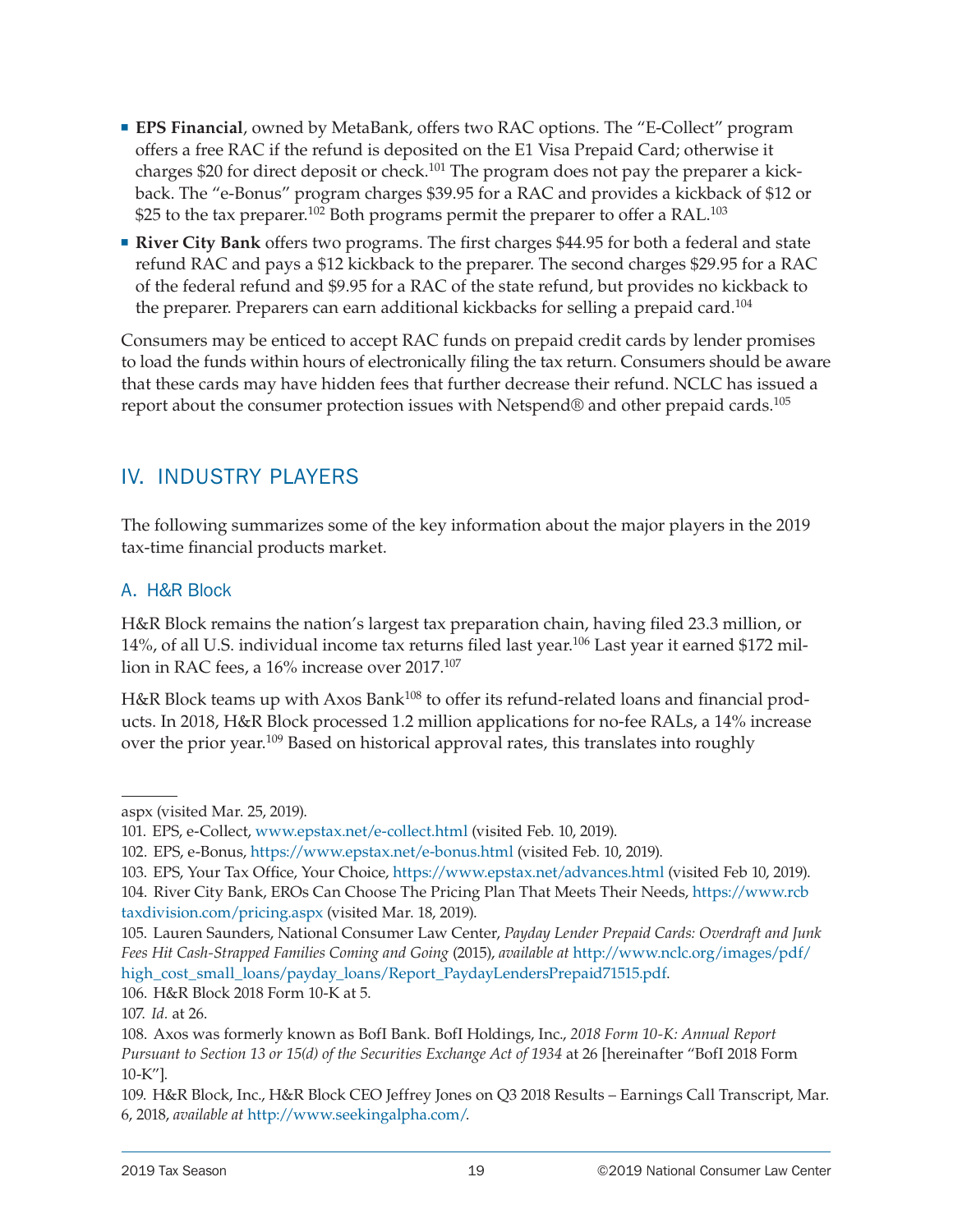<span id="page-21-0"></span>936,000 approved second generation RALs last year.<sup>110</sup> H&R Block reported just under a million applications for the same period during 2019.<sup>111</sup>

H&R Block continues to offer a co-branded prepaid debit card product, the Emerald Card. The Emerald Card generated \$102.6 million in revenue during 2018.112 Consumers with Emerald Cards may access the Emerald Line of Credit, a pre-season or paystub product. H&R Block's interest and fee income from the Emerald Advance held steady from 2017 to 2018, hovering at around \$57 million.<sup>113</sup>

The major development was H&R Block's implementation of a pricing transparency program, previously discussed. H&R Block also breaks away from the pack this year by declining to move back into the interest-bearing RAL arena.

### B. Jackson Hewitt

Jackson Hewitt is the second largest tax preparation chain in the U.S. It has about 6,000 company-owned and franchise offices, including 3,000 in Wal-Mart stores.114

Like last year, Hewitt is offering no-fee RALs with MetaBank as its lender.<sup>115</sup> This year's version features a maximum loan amount of \$3,500, slightly up from last year. Hewitt again offered paystub RALs of up to \$400 before the filing season started. These so-called "paystub RALs" are risky in that they are based on an estimated tax return before the taxpayer has complete tax return information.<sup>116</sup>

In a significant departure from recent past practice, though, Jackson Hewitt is offering its clients interest-bearing RALs in much larger amounts of up to \$7,000. Jackson Hewitt's socalled "Go Big Refund Advance" is subject to a 35.9% APR capped at 45 days.<sup>117</sup>

111. H&R Block, Inc., H&R Block CEO Jeffrey Jones on Q3 2019 Results – Earnings Call Transcript, Mar. 7, 2019, *available at* <https://www.seekingalpha.com/>.

<sup>110. 2018</sup> Tax-Time Products Report at 13.

<sup>112.</sup> H&R Block 2018 Form 10-K at 60.

<sup>113.</sup> *Id*.

<sup>114.</sup> Jackson Hewitt, https://www.jacksonhewitt.com (visited Feb. 14, 2019).

<sup>115.</sup> Press Release, "Jackson Hewitt® Leads the Refund Advance Category by Giving Qualified Clients More Refund Advance Options," Dec. 3, 2018, *available at* [https://www.jacksonhewitt.com/newsroom/](https://www.jacksonhewitt.com/newsroom/media-releases/jackson-hewitt-leads-the-refund-advance-category-by-giving-qualified-clients-more-refund-advance-choices/) [media-releases/jackson-hewitt-leads-the-refund-advance-category-by-giving-qualified-clients-more](https://www.jacksonhewitt.com/newsroom/media-releases/jackson-hewitt-leads-the-refund-advance-category-by-giving-qualified-clients-more-refund-advance-choices/)[refund-advance-choices/](https://www.jacksonhewitt.com/newsroom/media-releases/jackson-hewitt-leads-the-refund-advance-category-by-giving-qualified-clients-more-refund-advance-choices/).

<sup>116.</sup> NCLC 2008 Tax-Time Report at 4.

<sup>117.</sup> Press Release, "Jackson Hewitt® Leads Refund Advance Category by Giving Qualified Clients More Refund Advance Choices," Dec. 3, 2018, *available at* [http://www.jacksonhewitt.com/newsroom/](http://www.jacksonhewitt.com/newsroom/media-releases/jackson-hewitt-leads-the-refund-advance-category-by-giving-qualified-clients-more-refund-advance-choices/) [media-releases/jackson-hewitt-leads-the-refund-advance-category-by-giving-qualified-clients-more](http://www.jacksonhewitt.com/newsroom/media-releases/jackson-hewitt-leads-the-refund-advance-category-by-giving-qualified-clients-more-refund-advance-choices/)[refund-advance-choices/](http://www.jacksonhewitt.com/newsroom/media-releases/jackson-hewitt-leads-the-refund-advance-category-by-giving-qualified-clients-more-refund-advance-choices/).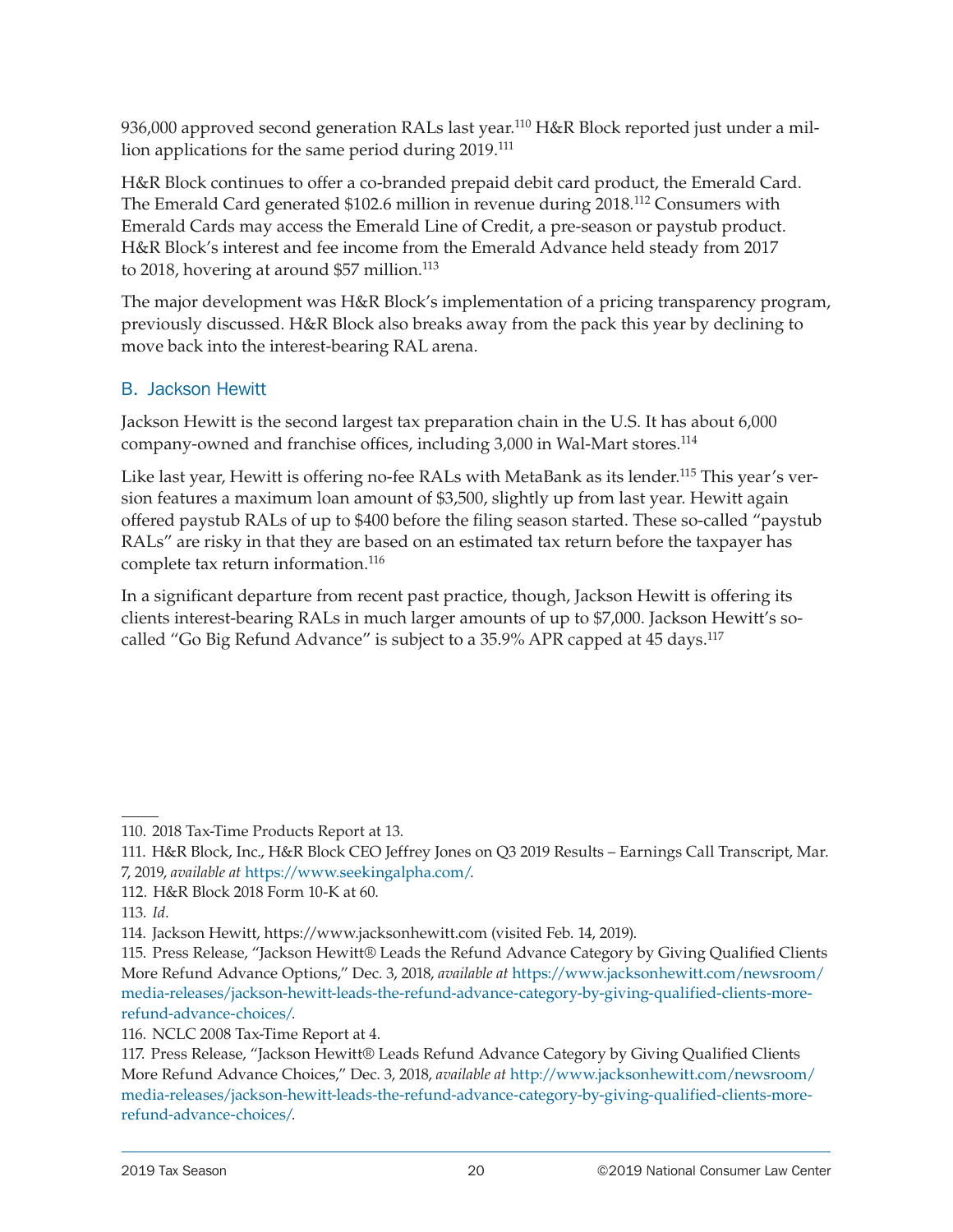### <span id="page-22-0"></span>C. Liberty Tax Service

Liberty Tax Service remains a major player in the industry despite having suffered considerable turmoil after its founder John Hewitt was ousted amid allegations of sexual misconduct earlier this year.118 It prepared 1.5 million individual income tax returns last year in its 3,600 offices, most of which are franchised under either the Liberty Tax Service or SiempreTax+ brands.<sup>119</sup>

Liberty earned about \$42 million in RAC and RAL fees in 2018, constituting about 27% of its total revenue.<sup>120</sup> It sold RACs to about 47% of its customers.<sup>121</sup>

Although these figures represent a slight decrease from the prior year, Liberty supplemented revenues by offering its franchisees the option to charge its customers a new "electronic filing fee" for federal tax returns. The fee, which appears to impose a new charge for services already being offered, generated about \$10.8 million in additional revenue.<sup>122</sup> Liberty paid \$8.6 million in kickbacks to its franchisees who opted to impose the new fee.123

Liberty continues to offer its "Easy Advance" RAL through Republic Bank & Trust Company, although it added an interest charge this year.<sup>124</sup>

### D. MetaBank

MetaBank has contracted to be the RAL lender for Jackson Hewitt through 2020. MetaBank also offers RALs through its network of more than 10,000 independent preparers through its EPS, Refund Advantage, and Specialty Consumer Services divisions.125 It made \$1.49 billion in RALs this season, an increase of over 18% from last year, and anticipates processing about \$2.4 million in RACs.<sup>126</sup>

MetaBank had previously purchased Refund Advantage, the tax-time products unit of Fort Knox Financial Services/Ohio Valley Bank, in September 2015. MetaBank made about \$2 million RACs last year through Refund Advantage and EPS Financial.<sup>127</sup>

119. Liberty Tax Service, 2018 Form 10-K: Annual Report Pursuant to Section 13 or 15(d) of the

<sup>118.</sup> Accounting Today, "Liberty Tax Soars After Founder Involved in Sex Scandal Agrees to Leave Firm," Jul. 24, 2018, *available at* [https://www.accountingtoday.com/articles/liberty-tax-soars-after](https://www.accountingtoday.com/articles/liberty-tax-soars-after-founder-john-hewitt-involved-in-sex-scandal-agrees-to-leave-firm)[founder-john-hewitt-involved-in-sex-scandal-agrees-to-leave-firm](https://www.accountingtoday.com/articles/liberty-tax-soars-after-founder-john-hewitt-involved-in-sex-scandal-agrees-to-leave-firm) (visited Feb. 14, 2019)

Securities Exchange Act of 1934, at 6 [hereinafter "Liberty Tax Service 2018 10-K"].

<sup>120.</sup> Liberty Tax Service 2018 10-K at 38 (total revenues \$175 million).

<sup>121.</sup> *Id*.

<sup>122.</sup> *Id*.

<sup>123.</sup> *Id*. at 39; Press Release, "Liberty Tax Service Announces Fiscal Year 2018 Results," Sept. 7, 2018, *available at* [https://globenewswire.com/news-release/2018/09/07/1567878/0/en/Liberty-Tax-Service-](https://globenewswire.com/news-release/2018/09/07/1567878/0/en/Liberty-Tax-Service-Announces-Fiscal-Year-2018-Results.html)[Announces-Fiscal-Year-2018-Results.html](https://globenewswire.com/news-release/2018/09/07/1567878/0/en/Liberty-Tax-Service-Announces-Fiscal-Year-2018-Results.html) (visited Feb. 14, 2019).

<sup>124.</sup> Liberty Tax Service, Apply For an Easy Advance, <https://www.libertytax.com/easy-advance/> (visited Feb. 14, 2019)

<sup>125.</sup> MetaBank 2018 10-K at 4.

<sup>126.</sup> Press Release, "MetaBank Provides 2019 Tax Season Update, Mar. 20, 2019", *available at* [http://](http://www.metafinancialgroup.com/news-releases/news-release-details/metabankr-provides-2019-tax-season-update) [www.metafinancialgroup.com/news-releases/news-release-details/metabankr-provides-2019-tax-season](http://www.metafinancialgroup.com/news-releases/news-release-details/metabankr-provides-2019-tax-season-update)[update.](http://www.metafinancialgroup.com/news-releases/news-release-details/metabankr-provides-2019-tax-season-update)

<sup>127.</sup> *Id.*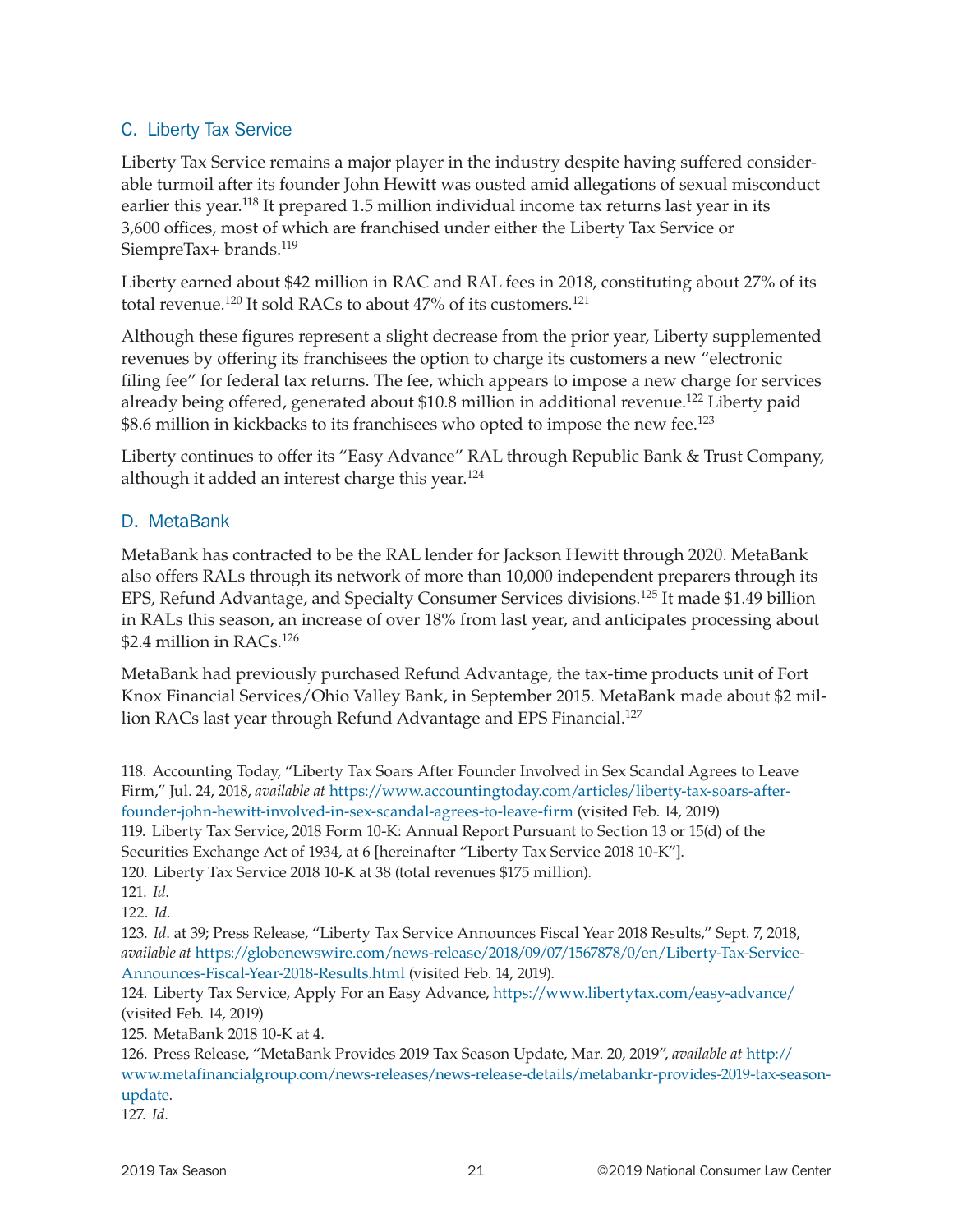### <span id="page-23-0"></span>E. Republic Bank & Trust

Republic Bank & Trust was the last bank to stop making high-cost RALs in 2012.128 It continued to make RACs though, and began making second generation RALs in 2016.<sup>129</sup> Republic Bank originated \$430 million in RALs in 2018, compared with \$329 million in 2017, increasing its RAL revenues by 25% from one year to the next.<sup>130</sup>

Republic Bank earned \$18.8 million in RAC fees in 2017.131 Last year it saw an 8% increase over this figure, earning an additional \$1.5 million on this product.<sup>132</sup>

### F. Santa Barbara Tax Products Group

Another provider of tax-time financial products is Santa Barbara Tax Products Group (SBTPG). SBTPG is the former Pacific Capital Bancorp RAL unit that was spun off after that bank was ordered to cease making RALs by its federal regulator, the Office of the Comptroller of the Currency.133 SBTPG was purchased in 2014 by GreenDot, one of the largest providers of prepaid cards.134

SBTPG is the largest processor of tax refund disbursements in the U.S. and processed about 11.71 million refund transactions in 2018, about a 5% increase from the previous year.<sup>135</sup> Under SBTPG's "CashAdvance" program, taxpayers may be offered a "no-fee" RAL for 25% of the refund amount up to \$2,000, or an interest-bearing RAL of 50% or 75% of the expected refund, up to \$6,000.<sup>136</sup> The interest rate is 36%, up from 29.9% last year. MetaBank is the lender.

<sup>128.</sup> NCLC 2013 Tax-Time Products Report at 3.

<sup>129.</sup> Chi Chi Wu, Chantal Hernandez, and Michael Best, National Consumer Law Center and Consumer Federation of America, *Minefield of Risks: Taxpayers Face Perils from Unregulated Preparers, Lack of Fee Disclosure, and Tax Time Financial Products* 6 (Mar. 2016).

<sup>130.</sup> Republic Bancorp, *2018 Form 10-K: Annual Report Pursuant to Section 13 or 15(d) of the Securities Exchange Act of 1934* at 57 [hereinafter "Republic Bancorp 2018 Form 10-K"].

<sup>131.</sup> Republic Bancorp, *2017 Form 10-K: Annual Report Pursuant to Section 13 or 15(d) of the Securities Exchange Act of 1934* at 59.

<sup>132.</sup> Republic Bancorp 2018 Form 10-K at 53.

<sup>133.</sup> *See* Chi Chi Wu and Jean Ann Fox, National Consumer Law Center and Consumer Federation of America, *Major Changes in the Quick Tax Refund Loan Industry* 14-15 (Feb. 2010).

<sup>134.</sup> Press Release, "Green Dot Completes Acquisition of Santa Barbara Tax Products Group," Oct 23, 2014, *available at* [www.businesswire.com/news/home/20141023006379/en/Green-Dot-Completes-](http://www.businesswire.com/news/home/20141023006379/en/Green-Dot-Completes-Acquisition-Santa-Barbara-Tax)[Acquisition-Santa-Barbara-Tax.](http://www.businesswire.com/news/home/20141023006379/en/Green-Dot-Completes-Acquisition-Santa-Barbara-Tax)

<sup>135.</sup> Green Dot Corporation, *2018 Form 10-K: Annual Report Pursuant to Section 13 or 15(d) of the Securities Exchange Act of 1934*, 38.

<sup>136.</sup> Santa Barbara Tax Products Group, FastCash ADVANCE—The Refund Advance Loan that Helps You Attract More Clients*,* [www.sbtpg.com/fastcash-advance](http://www.sbtpg.com/fastcash-advance) (visited Mar. 19, 2019).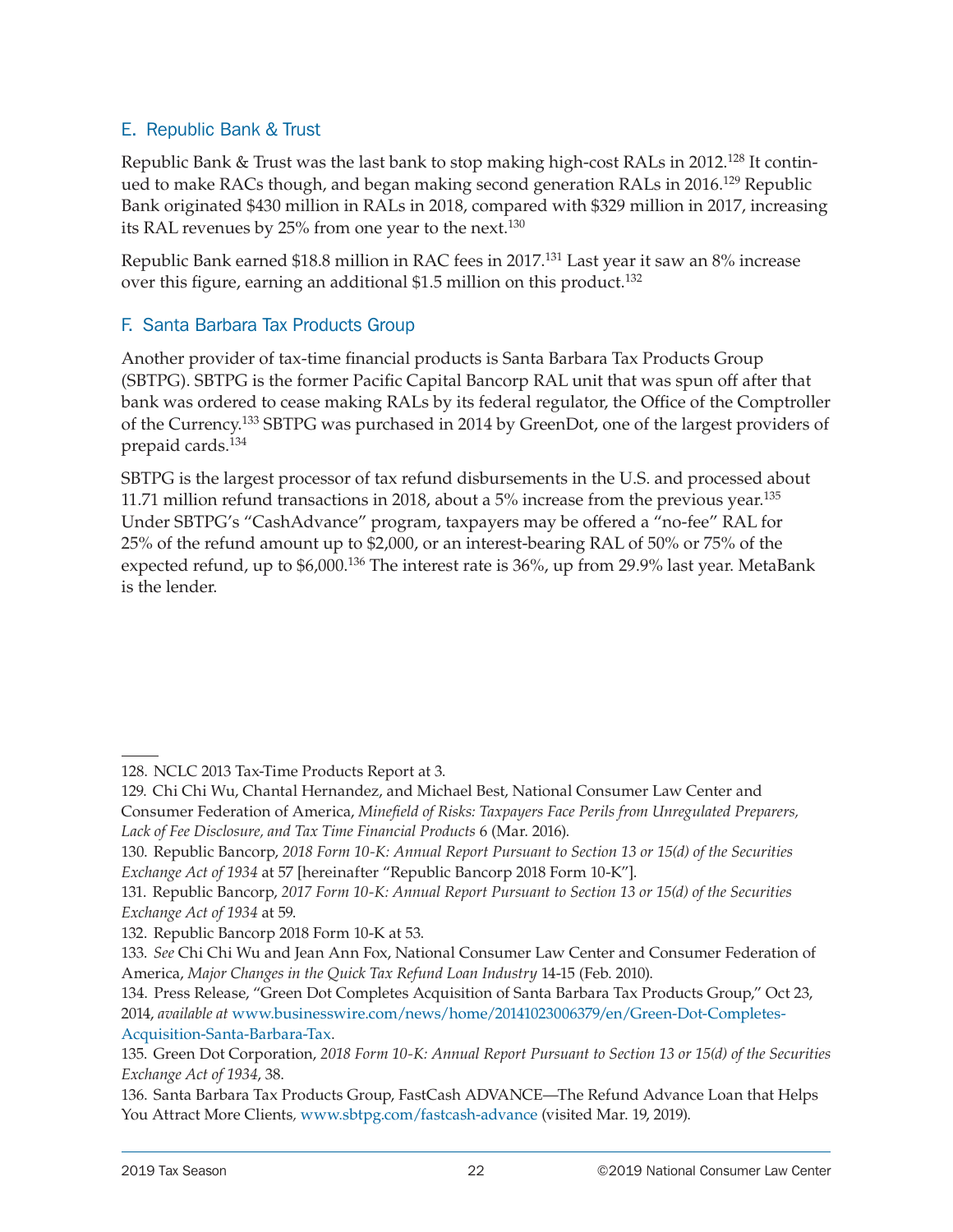### <span id="page-24-0"></span>CONCLUSION

The tax-time financial products market is ever-evolving. Lenders and tax preparers are adding interest-bearing RALs back into their repertoire of tax time products, which may end up edging out last season's "no fee" RALs. RACs remain ubiquitous. They can be subject to significant add-on fees, and may represent a high-cost loan of the tax preparation fee. There may be a significant increase in the sales of both RALs and RACs this year as a result of early-season fears about the IRS's inability to issue refunds after the protracted government shutdown.

Consumers face myriad problems beyond tax-time financial products. Statutory changes cause increasing confusion in tax administration, both inside and outside the IRS. Immigrant taxpayers are facing ever-increasing hurdles as Congress continues to pass legislation restricting their tax-related rights and increasing their burdens for filing and paying their taxes.

Perhaps the most abusive problem facing taxpayers is the IRS's operation of a woefully flawed private debt collection program that appears to be reducing rights and remedies that taxpayers would have if their debts remained with the IRS for collection. Additionally, the program disproportionately affects economically vulnerable families, potentially leaving them with insufficient funds to pay for basic life necessities.